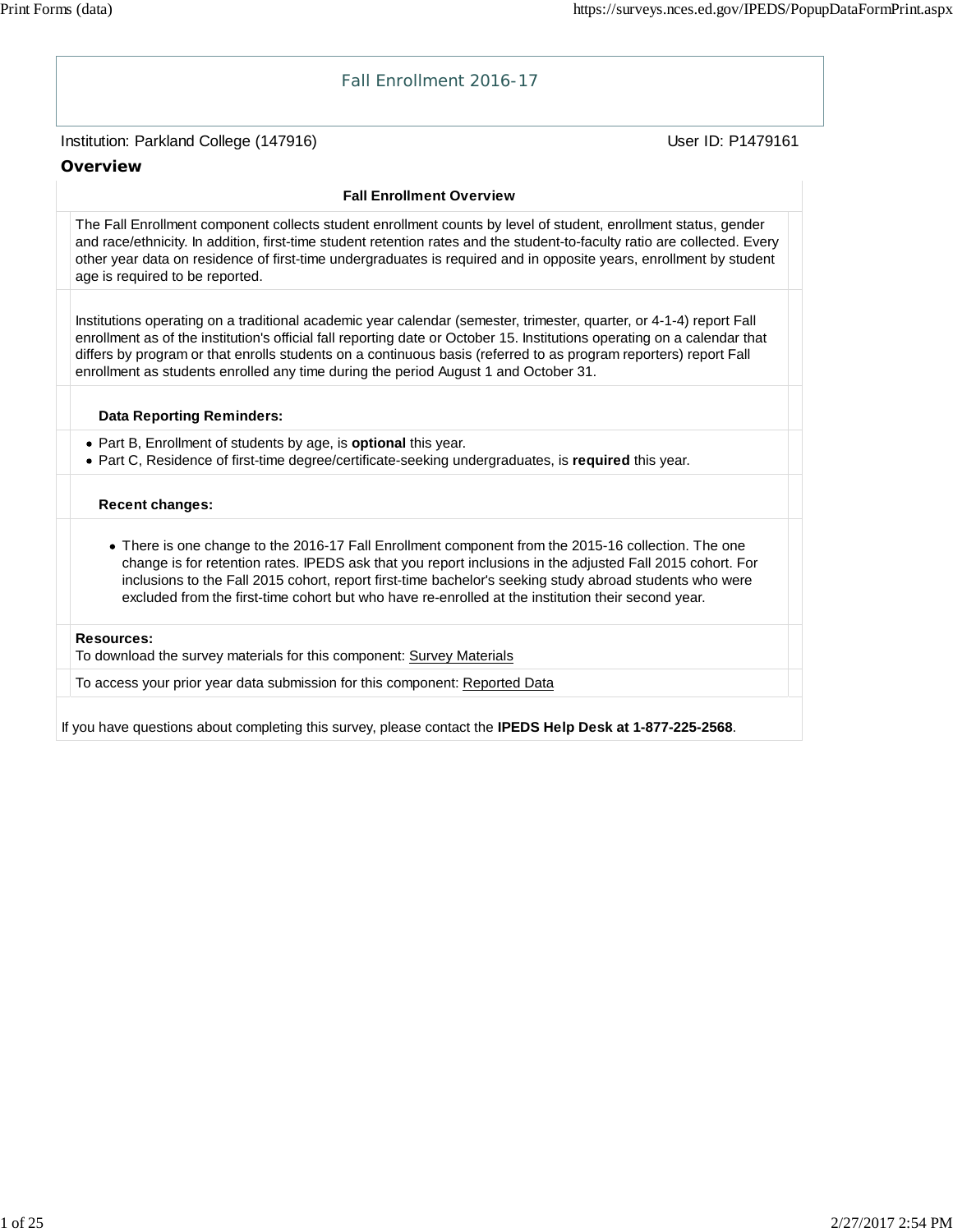| Institution: Parkland College (147916)<br>User ID: P1479161<br><b>Part Selection</b>                                                                                |                                |  |  |  |  |
|---------------------------------------------------------------------------------------------------------------------------------------------------------------------|--------------------------------|--|--|--|--|
| Completion of Part B (Enrollment of Students by Age) is optional this year.                                                                                         |                                |  |  |  |  |
| Do you wish to complete Part B this year?<br>If you select 'Yes', you will be expected to complete the Part B screens.<br>If you select 'No', you will skip Part B. |                                |  |  |  |  |
| Ο                                                                                                                                                                   | No, I will not complete Part B |  |  |  |  |
| ◉                                                                                                                                                                   | Yes, I will complete Part B    |  |  |  |  |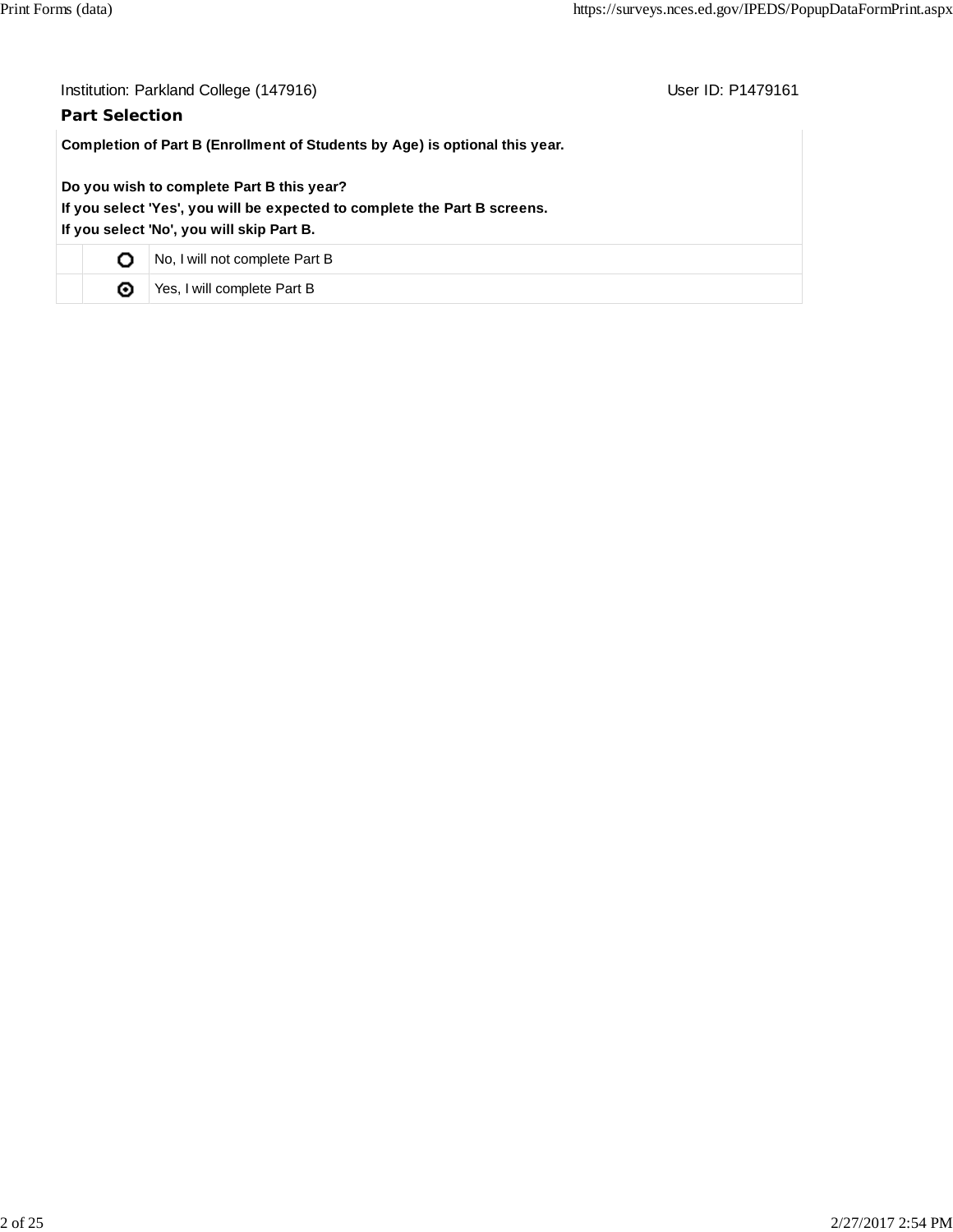# **Part A - Fall Enrollment for Full-Time Undergraduate Students**

**Enrollment as of the institution's official fall reporting date or as of October 15, 2016**

#### **Full-time Undergraduate Students**

#### **Reporting Reminders:**

- **Report Hispanic/Latino individuals of any race as Hispanic/Latino**
- **Report race for non-Hispanic/Latino individuals only**
- **Even though Teacher Preparation certificate programs may require a bachelor's degree for admission, they are considered subbaccalaureate undergraduate programs, and students in these programs are undergraduate students.**

#### Men

|                                                        |            | Degree/certificate-seeking | Non-degree/              | Total,                                  |                             |                                               |  |
|--------------------------------------------------------|------------|----------------------------|--------------------------|-----------------------------------------|-----------------------------|-----------------------------------------------|--|
| Enrolled for credit                                    | First-time | Transfer-in                | Continuing/<br>Returning | Total<br>degree/certificate-<br>seeking | non-certificate-<br>seeking | <b>Full-time</b><br>undergraduate<br>students |  |
| Nonresident alien                                      | 3          | $\mathbf{1}$               | 5                        | 9                                       | 1                           | 10                                            |  |
| Hispanic/Latino                                        | 37         | 13                         | 87                       | 137                                     | 5                           | 142                                           |  |
| American Indian or<br>Alaska Native                    | 1          |                            | 5                        | 6                                       |                             | $\,6$                                         |  |
| <b>Asian</b>                                           | 23         | 3                          | 112                      | 138                                     | 4                           | 142                                           |  |
| <b>Black or African</b><br>American                    | 59         | 8                          | 138                      | 205                                     | 5                           | 210                                           |  |
| Native Hawaiian or<br><b>Other Pacific</b><br>Islander |            |                            | 1                        | 1                                       |                             | 1                                             |  |
| <b>White</b>                                           | 239        | 43                         | 660                      | 942                                     | 11                          | 953                                           |  |
| Two or more races                                      | 23         | 3                          | 37                       | 63                                      | 6                           | 69                                            |  |
| Race and ethnicity<br>unknown                          | 21         | $\mathbf{1}$               | 92                       | 114                                     | 6                           | 120                                           |  |
| <b>Total men</b>                                       | 406        | 72                         | 1,137                    | 1,615                                   | 38                          | 1,653                                         |  |
| Total men prior year                                   | 479        | 81                         | 1,194                    | 1,754                                   | 31                          | 1,785                                         |  |

#### Women

|                                     |            |             | Degree/certificate-seeking |                                         | Total,                                     |                                               |  |
|-------------------------------------|------------|-------------|----------------------------|-----------------------------------------|--------------------------------------------|-----------------------------------------------|--|
| Enrolled for credit                 | First-time | Transfer-in | Continuing/<br>Returning   | Total<br>degree/certificate-<br>seeking | Non-degree/<br>non-certificate-<br>seeking | <b>Full-time</b><br>undergraduate<br>students |  |
| Nonresident alien                   |            |             | 5                          | 6                                       |                                            | 6                                             |  |
| Hispanic/Latino                     | 24         | 11          | 83                         | 118                                     | 17                                         | 135                                           |  |
| American Indian or<br>Alaska Native |            |             |                            | ↑                                       |                                            | 2                                             |  |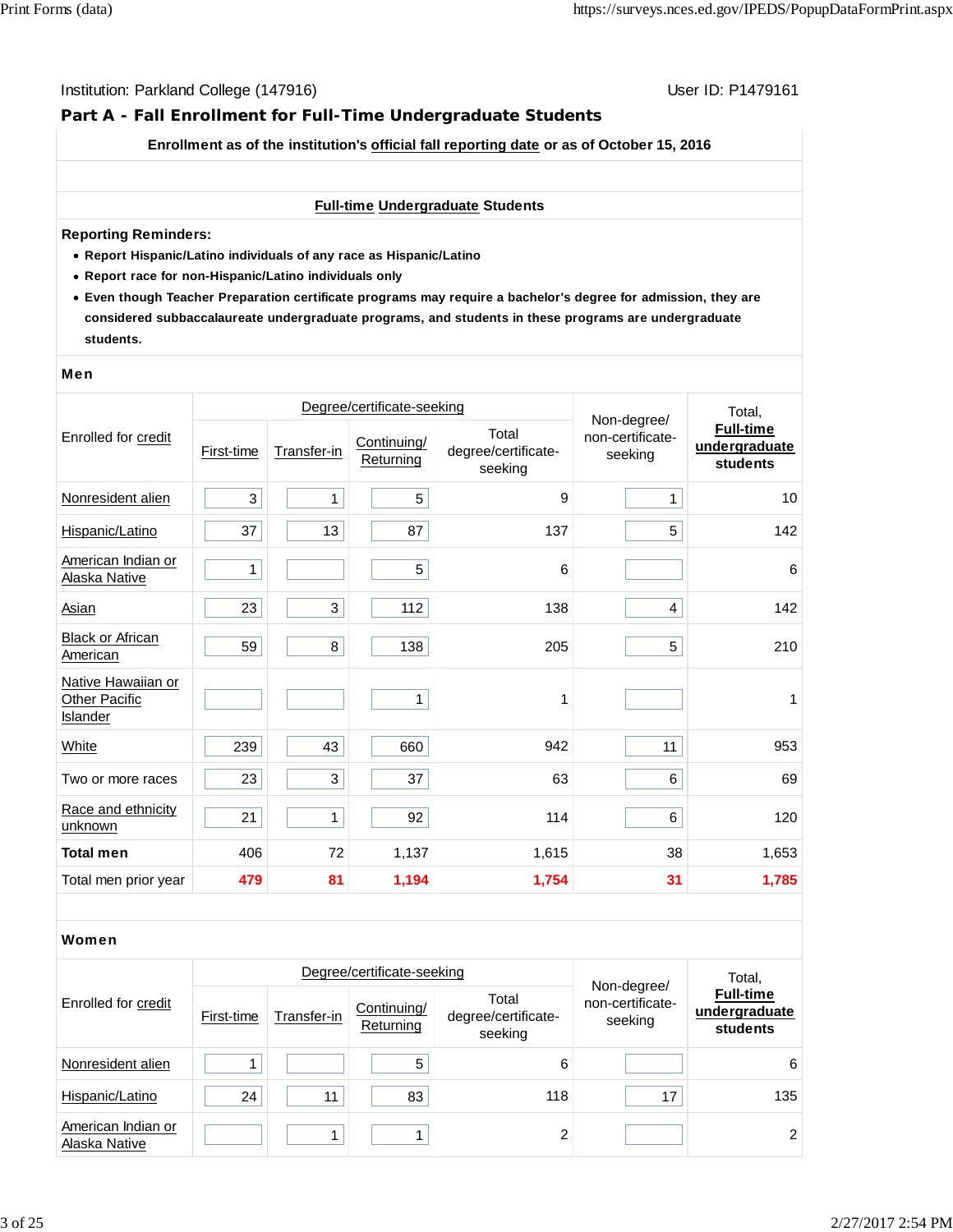| Asian                                                  | 15  |                | 61    | 76    | 4   | 80    |
|--------------------------------------------------------|-----|----------------|-------|-------|-----|-------|
| <b>Black or African</b><br>American                    | 49  | 9              | 155   | 213   | 32  | 245   |
| Native Hawaiian or<br><b>Other Pacific</b><br>Islander |     |                |       | 0     | 1   | 1     |
| White                                                  | 136 | 44             | 627   | 807   | 108 | 915   |
| Two or more races                                      | 16  | $\overline{4}$ | 40    | 60    | 7   | 67    |
| Race and ethnicity<br>unknown                          | 19  | 3              | 59    | 81    | 10  | 91    |
| <b>Total women</b>                                     | 260 | 72             | 1,031 | 1,363 | 179 | 1,542 |
| Total women prior<br>year                              | 285 | 72             | 1,089 | 1,446 | 185 | 1,631 |
|                                                        |     |                |       |       |     |       |
| <b>Grand total</b><br>(men+women)                      | 666 | 144            | 2,168 | 2,978 | 217 | 3,195 |
| Grand total<br>(men+women) prior<br>year               | 764 | 153            | 2,283 | 3,200 | 216 | 3,416 |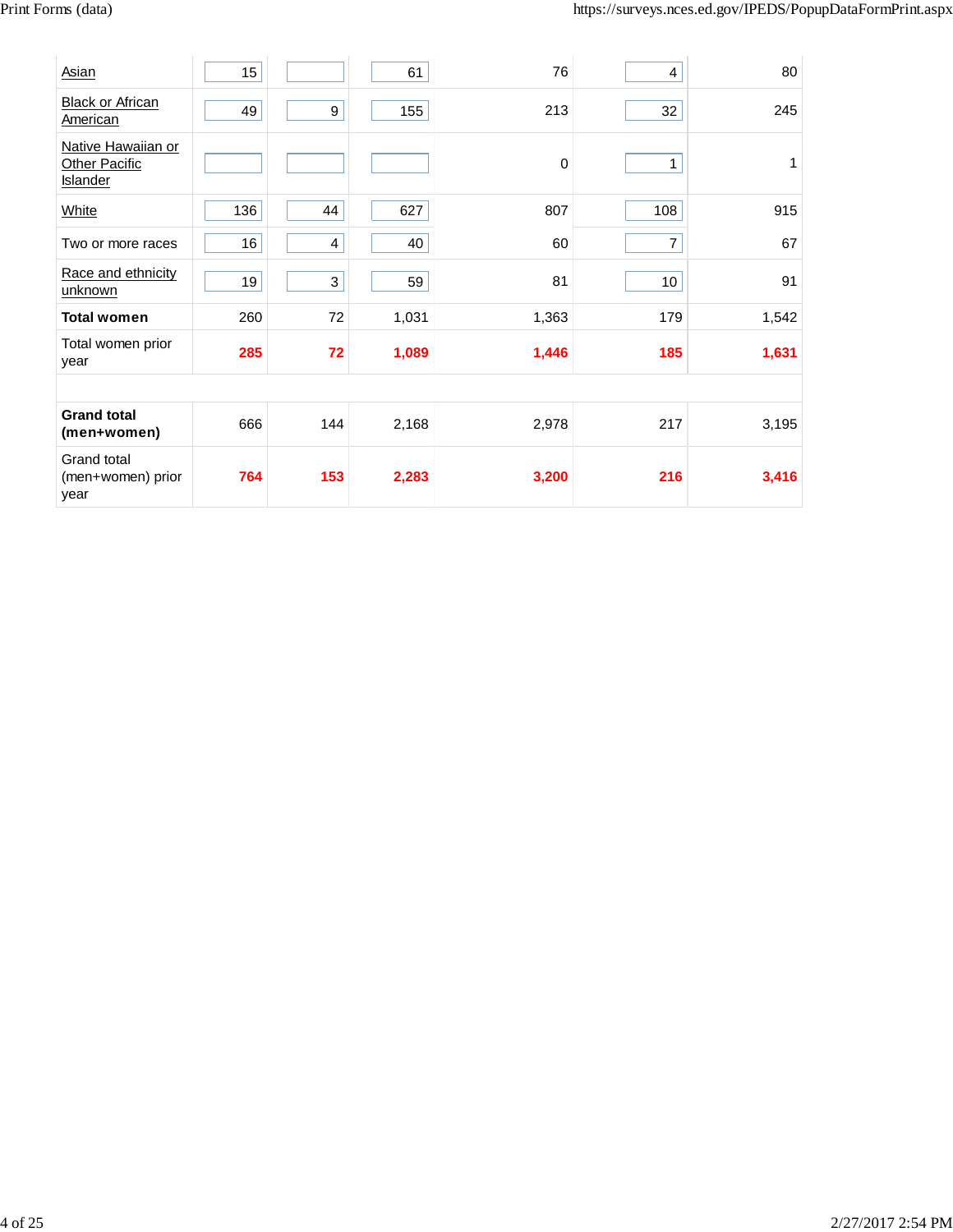# **Part A - Fall Enrollment for Part-time Undergraduate Students**

**Enrollment as of the institution's official fall reporting date or as of October 15, 2016**

#### **Part-time Undergraduate Students**

#### **Reporting Reminders:**

- **Report Hispanic/Latino individuals of any race as Hispanic/Latino**
- **Report race for non-Hispanic/Latino individuals only**
- **Even though Teacher Preparation certificate programs may require a bachelor's degree for admission, they are considered subbaccalaureate undergraduate programs, and students in these programs are undergraduate students.**

#### Men

|                                                        |                | Degree/certificate-seeking | Non-degree/              | Total,                                  |                             |                                        |  |
|--------------------------------------------------------|----------------|----------------------------|--------------------------|-----------------------------------------|-----------------------------|----------------------------------------|--|
| Enrolled for credit                                    | First-time     | Transfer-in                | Continuing/<br>Returning | Total<br>degree/certificate-<br>seeking | non-certificate-<br>seeking | part-time<br>undergraduate<br>students |  |
| Nonresident alien                                      |                |                            | $\overline{c}$           | 2                                       |                             | 2                                      |  |
| Hispanic/Latino                                        | 17             | $\overline{2}$             | 85                       | 104                                     | 27                          | 131                                    |  |
| American Indian or<br>Alaska Native                    | $\overline{c}$ |                            | 6                        | 8                                       | 1                           | 9                                      |  |
| Asian                                                  | $\overline{2}$ | 1                          | 111                      | 114                                     | 16                          | 130                                    |  |
| <b>Black or African</b><br>American                    | 43             | 3                          | 153                      | 199                                     | 15                          | 214                                    |  |
| Native Hawaiian or<br><b>Other Pacific</b><br>Islander |                |                            |                          | 0                                       |                             | $\pmb{0}$                              |  |
| White                                                  | 50             | 17                         | 709                      | 776                                     | 253                         | 1,029                                  |  |
| Two or more races                                      | 8              | 1                          | 29                       | 38                                      | 13                          | 51                                     |  |
| Race and ethnicity<br>unknown                          | 16             |                            | 110                      | 126                                     | 185                         | 311                                    |  |
| <b>Total men</b>                                       | 138            | 24                         | 1,205                    | 1,367                                   | 510                         | 1,877                                  |  |
| Total men prior year                                   | 119            | 22                         | 1,440                    | 1,581                                   | 506                         | 2,087                                  |  |

#### Women

|                                     |            | Degree/certificate-seeking |                          | Total,                                  |                                            |                                        |  |
|-------------------------------------|------------|----------------------------|--------------------------|-----------------------------------------|--------------------------------------------|----------------------------------------|--|
| Enrolled for credit                 | First-time | Transfer-in                | Continuing/<br>Returning | Total<br>degree/certificate-<br>seeking | Non-degree/<br>non-certificate-<br>seeking | part-time<br>undergraduate<br>students |  |
| Nonresident alien                   |            |                            |                          |                                         |                                            | 8                                      |  |
| Hispanic/Latino                     | 10         |                            | 104                      | 114                                     | 60                                         | 174                                    |  |
| American Indian or<br>Alaska Native |            |                            | 3                        | 3                                       | 4                                          |                                        |  |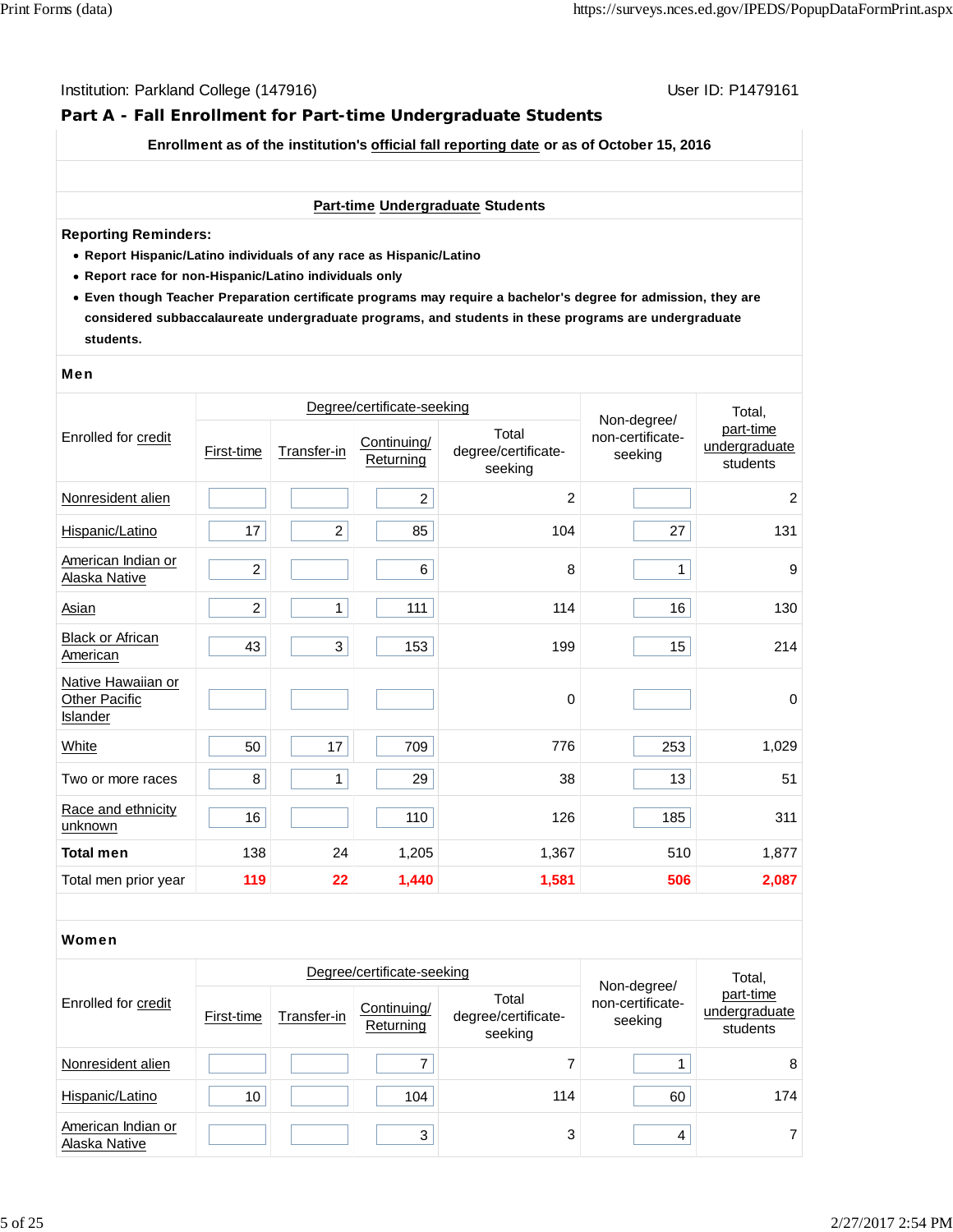| Asian                                                  | 4              | 1                       | 113   | 118   | 20    | 138            |  |  |
|--------------------------------------------------------|----------------|-------------------------|-------|-------|-------|----------------|--|--|
| <b>Black or African</b><br>American                    | 26             | 8                       | 218   | 252   | 85    | 337            |  |  |
| Native Hawaiian or<br><b>Other Pacific</b><br>Islander |                |                         | 3     | 3     | 1     | $\overline{4}$ |  |  |
| White                                                  | 46             | 15                      | 955   | 1,016 | 420   | 1,436          |  |  |
| Two or more races                                      | 4              | 1                       | 35    | 40    | 22    | 62             |  |  |
| Race and ethnicity<br>unknown                          | $\overline{4}$ | $\overline{\mathbf{4}}$ | 113   | 121   | 210   | 331            |  |  |
| <b>Total women</b>                                     | 94             | 29                      | 1,551 | 1,674 | 823   | 2,497          |  |  |
| Total women prior<br>year                              | 89             | 41                      | 1,736 | 1,866 | 778   | 2,644          |  |  |
|                                                        |                |                         |       |       |       |                |  |  |
| <b>Grand total</b><br>(men+women)                      | 232            | 53                      | 2,756 | 3,041 | 1,333 | 4,374          |  |  |
| Grand total<br>(men+women) prior<br>year               | 208            | 63                      | 3,176 | 3,447 | 1,284 | 4,731          |  |  |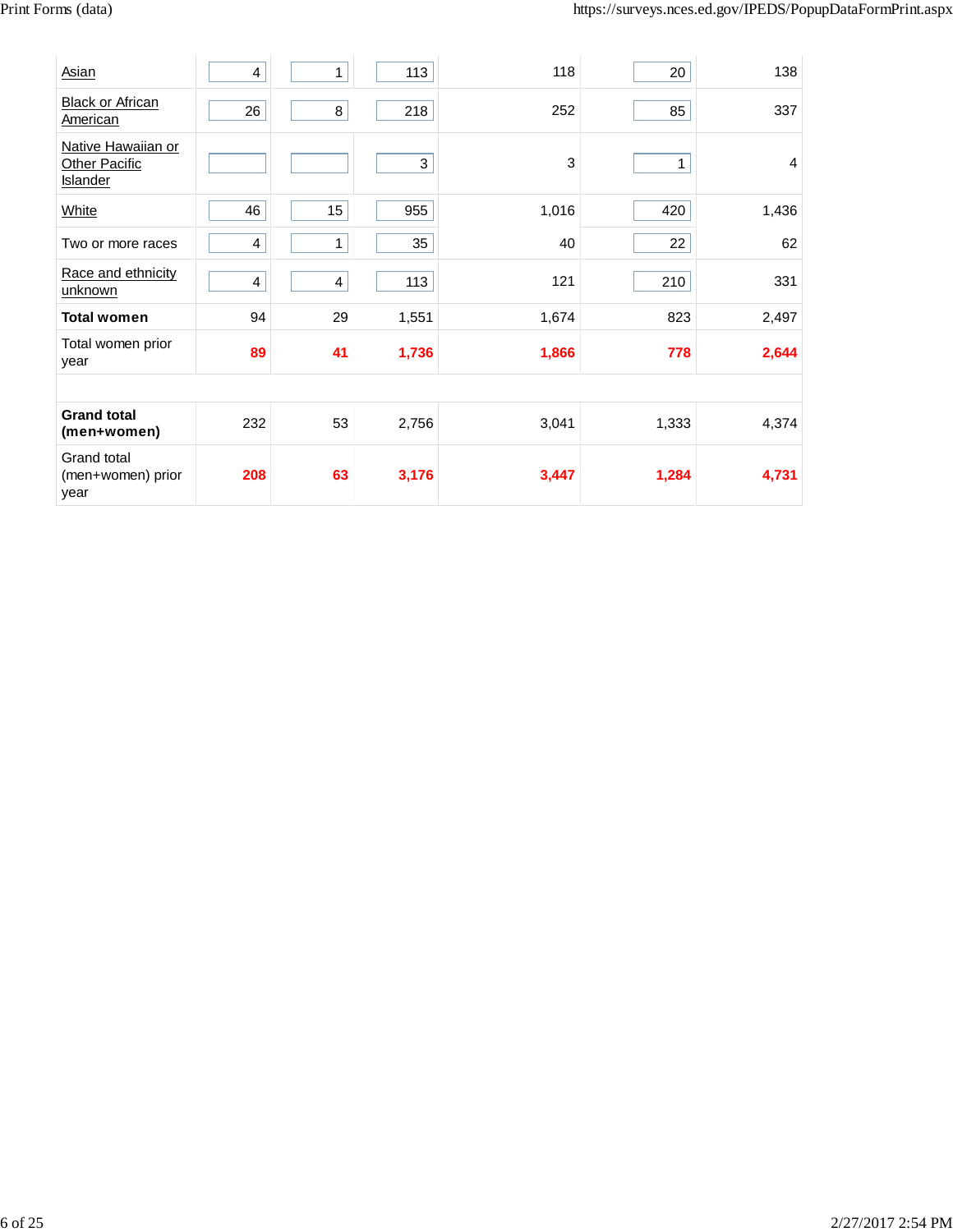# **Part A - Fall Enrollment by Distance Education Status**

# **Enrollment as of the institution's official fall reporting date or as of October 15, 2016**

|                                                                    | <b>Undergraduate Students</b> |                                |  |  |
|--------------------------------------------------------------------|-------------------------------|--------------------------------|--|--|
|                                                                    | Degree/Certificate Seeking    | Non-Degree/Certificate Seeking |  |  |
| P)<br><b>Enrolled</b> exclusively in distance education<br>courses | 860                           | 95                             |  |  |
| Enrolled in some but not all distance education<br>courses         | 1,688                         | 206                            |  |  |
| Not enrolled in any distance education courses                     | 3,471                         | 1.249                          |  |  |
|                                                                    |                               |                                |  |  |
| <b>Total</b> (from prior part A screens)                           | 6,019                         | 1,550                          |  |  |

 **You may use the space below to** provide context **for the data you've reported above. These context notes may be posted on the College Navigator website, and should be written to be understood by students and parents.**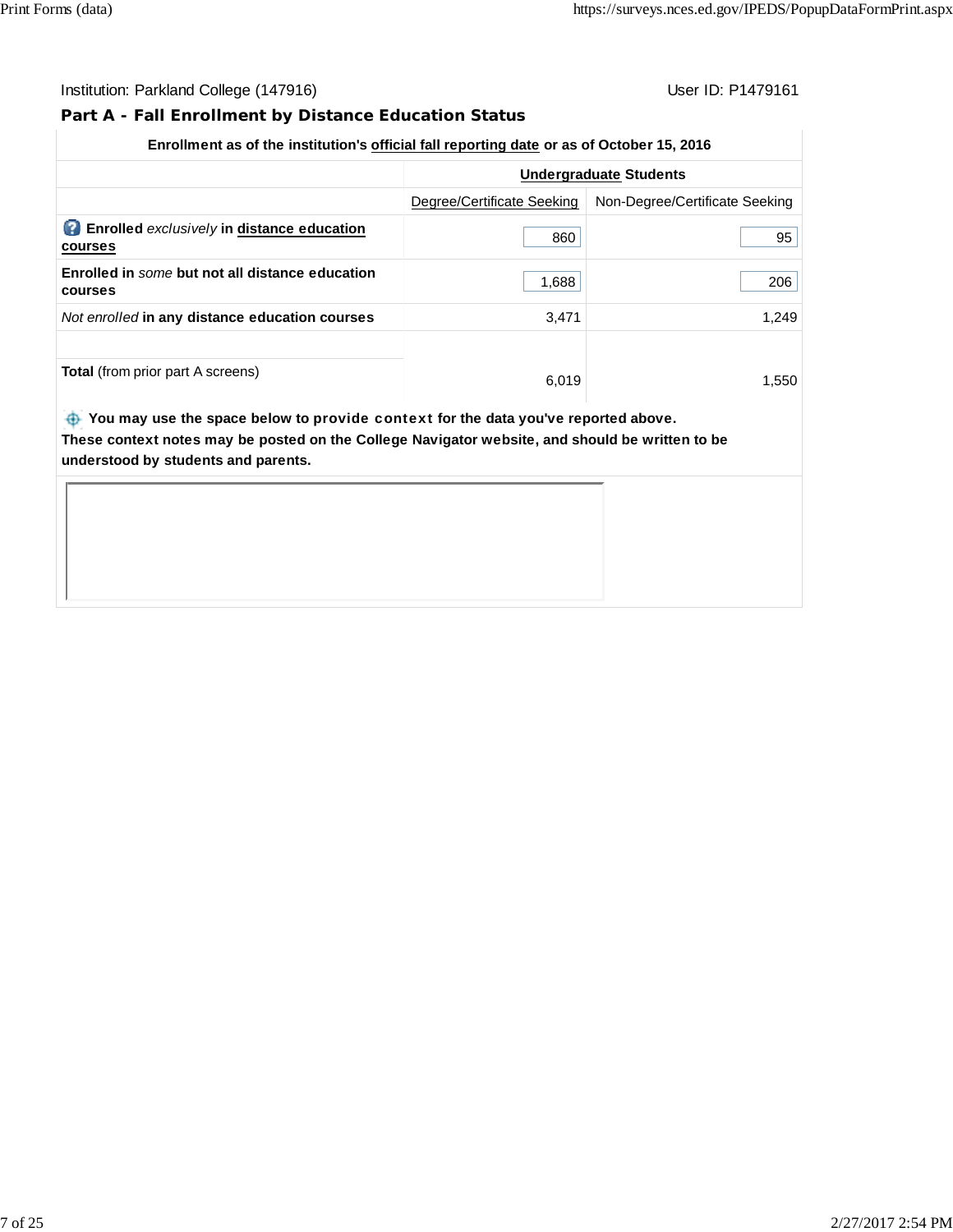# **Part A - Fall Enrollment by Distance Education Status**

|                                                                                                      |     |                               | <b>Undergraduate Students</b>     |
|------------------------------------------------------------------------------------------------------|-----|-------------------------------|-----------------------------------|
| Of those students exclusively enrolled in distance<br>education courses, report the number that are: |     | Degree/Certificate<br>Seeking | Non-Degree/Certificate<br>Seeking |
| Located in                                                                                           | IL. | 783                           | 94                                |
| Located in the U.S. but not in                                                                       | IL  | 28                            |                                   |
| Located in the U.S. but state/jurisdiction unknown                                                   |     | 0                             |                                   |
| Located outside the U.S.                                                                             |     |                               |                                   |
| Location unknown/unreported                                                                          |     | 49                            | 0                                 |
| Total students exclusively enrolled in distance education (from<br>section above)                    |     | 860                           | 95                                |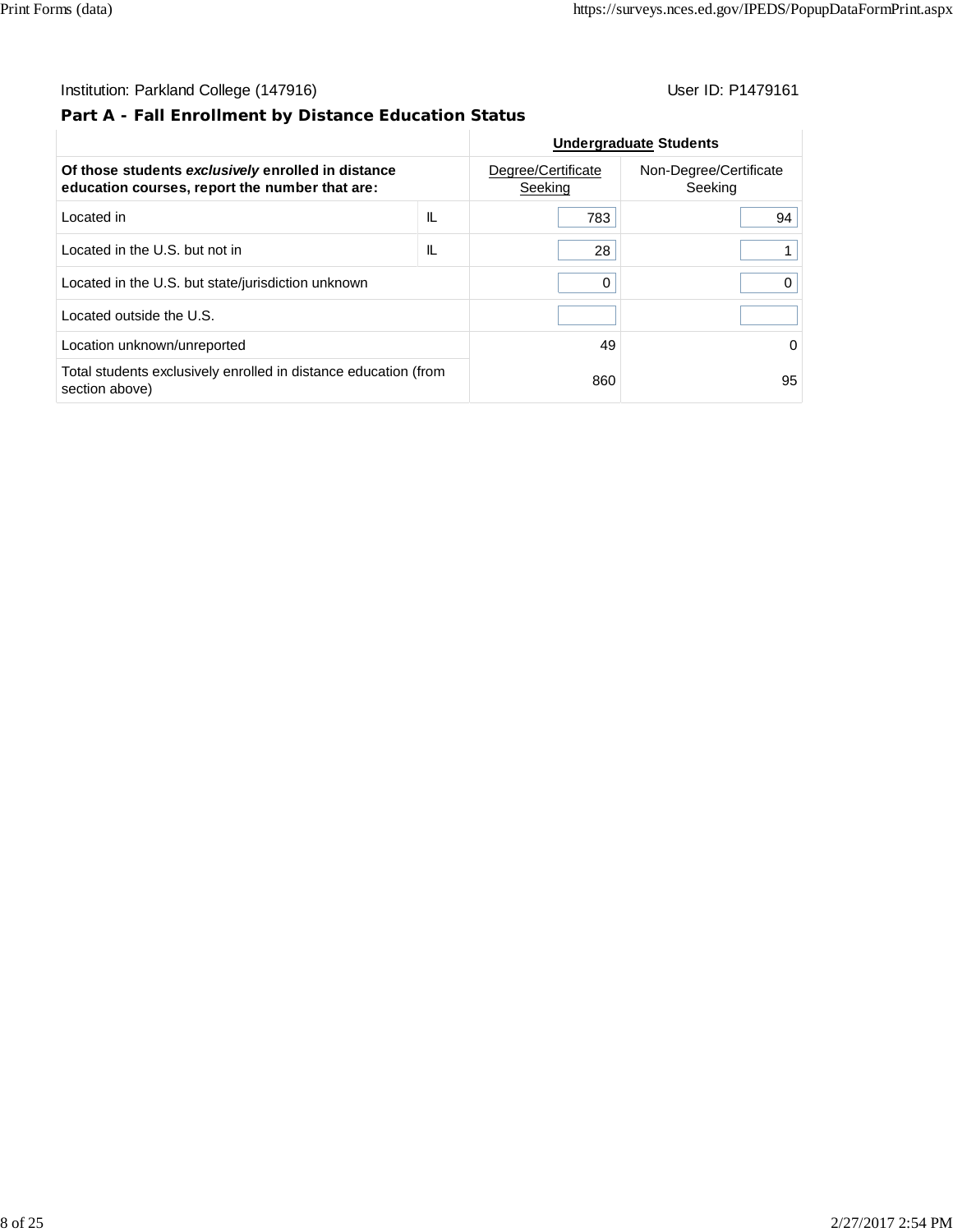# Institution: Parkland College (147916) Note that the User ID: P1479161

# **Part A - Fall Enrollment Summary**

#### Fall Enrollment Summary

| User ID: P14791 |  |  |  |  |
|-----------------|--|--|--|--|
|-----------------|--|--|--|--|

| <b>Fall Enrollment Summary</b>            |                             |                             |                              |  |  |  |  |
|-------------------------------------------|-----------------------------|-----------------------------|------------------------------|--|--|--|--|
| Men                                       |                             |                             |                              |  |  |  |  |
| Students enrolled for credit              | Total full-time<br>students | Total part-time<br>students | Grand total,<br>all students |  |  |  |  |
| Nonresident alien                         | 10                          | 2                           | 12                           |  |  |  |  |
| Hispanic/Latino                           | 142                         | 131                         | 273                          |  |  |  |  |
| American Indian or Alaska Native          | 6                           | 9                           | 15                           |  |  |  |  |
| Asian                                     | 142                         | 130                         | 272                          |  |  |  |  |
| <b>Black or African American</b>          | 210                         | 214                         | 424                          |  |  |  |  |
| Native Hawaiian or Other Pacific Islander | 1                           | 0                           | 1                            |  |  |  |  |
| White                                     | 953                         | 1,029                       | 1,982                        |  |  |  |  |
| Two or more races                         | 69                          | 51                          | 120                          |  |  |  |  |
| Race and ethnicity unknown                | 120                         | 311                         | 431                          |  |  |  |  |
| <b>Total men</b>                          | 1,653                       | 1,877                       | 3,530                        |  |  |  |  |

#### Women

| Students enrolled for credit              | Total full-time<br>students | Total part-time<br>students | Grand total,<br>all students |
|-------------------------------------------|-----------------------------|-----------------------------|------------------------------|
| Nonresident alien                         | 6                           | 8                           | 14                           |
| Hispanic/Latino                           | 135                         | 174                         | 309                          |
| American Indian or Alaska Native          | 2                           | 7                           | 9                            |
| <b>Asian</b>                              | 80                          | 138                         | 218                          |
| <b>Black or African American</b>          | 245                         | 337                         | 582                          |
| Native Hawaiian or Other Pacific Islander | 1                           | 4                           | 5                            |
| White                                     | 915                         | 1,436                       | 2,351                        |
| Two or more races                         | 67                          | 62                          | 129                          |
| Race and ethnicity unknown                | 91                          | 331                         | 422                          |
| <b>Total women</b>                        | 1,542                       | 2,497                       | 4,039                        |
|                                           |                             |                             |                              |
| Grand Total (men+women)                   | 3,195                       | 4,374                       | 7,569                        |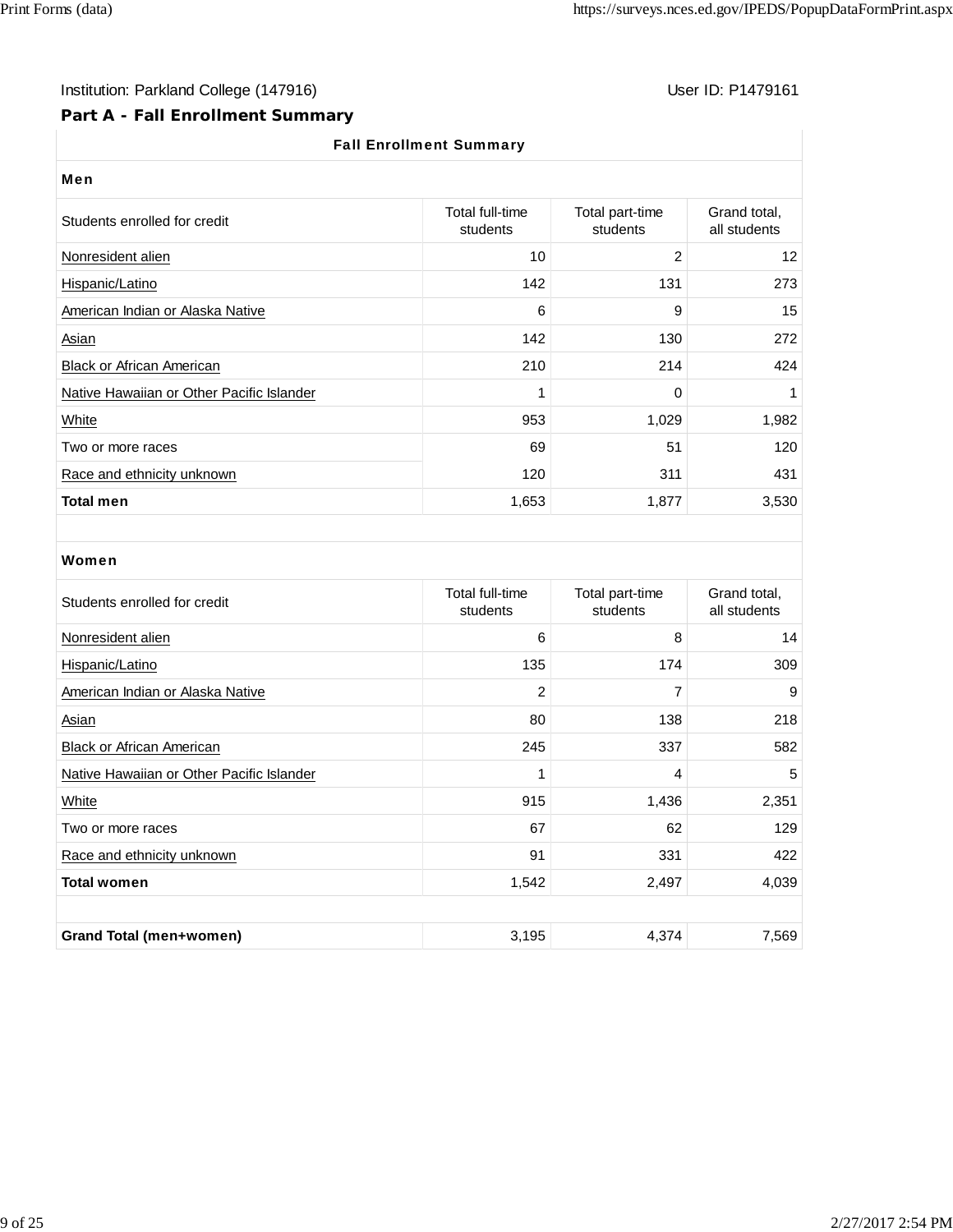| Institution: Parkland College (147916) | User ID: P1479161 |
|----------------------------------------|-------------------|
|----------------------------------------|-------------------|

# **Part B - Fall Enrollment by Age and Gender for Full-time Undergraduate Students**

| NOTE: These data are optional this year. |  |
|------------------------------------------|--|
|------------------------------------------|--|

| Enrollment as of the institution's official fall reporting date or as of October 15, 2016 |                                         |                  |  |  |
|-------------------------------------------------------------------------------------------|-----------------------------------------|------------------|--|--|
| Age                                                                                       | <b>Full-time Undergraduate Students</b> |                  |  |  |
|                                                                                           | Men                                     | Women            |  |  |
| Under 18                                                                                  | 13                                      | 24               |  |  |
| 18-19                                                                                     | 795                                     | 755              |  |  |
| $20 - 21$                                                                                 | 415                                     | 330              |  |  |
| $22 - 24$                                                                                 | 173                                     | 156              |  |  |
| 25-29                                                                                     | 141                                     | 122              |  |  |
| 30-34                                                                                     | 59                                      | 63               |  |  |
| 35-39                                                                                     | 18                                      | 41               |  |  |
| 40-49                                                                                     | 26                                      | 34               |  |  |
| 50-64                                                                                     | 9                                       | 17               |  |  |
| 65 and over                                                                               | 4                                       |                  |  |  |
| Age unknown/unreported                                                                    | $\mathbf 0$                             | $\boldsymbol{0}$ |  |  |
| Total full-time undergraduate students (from part A)                                      | 1,653                                   | 1,542            |  |  |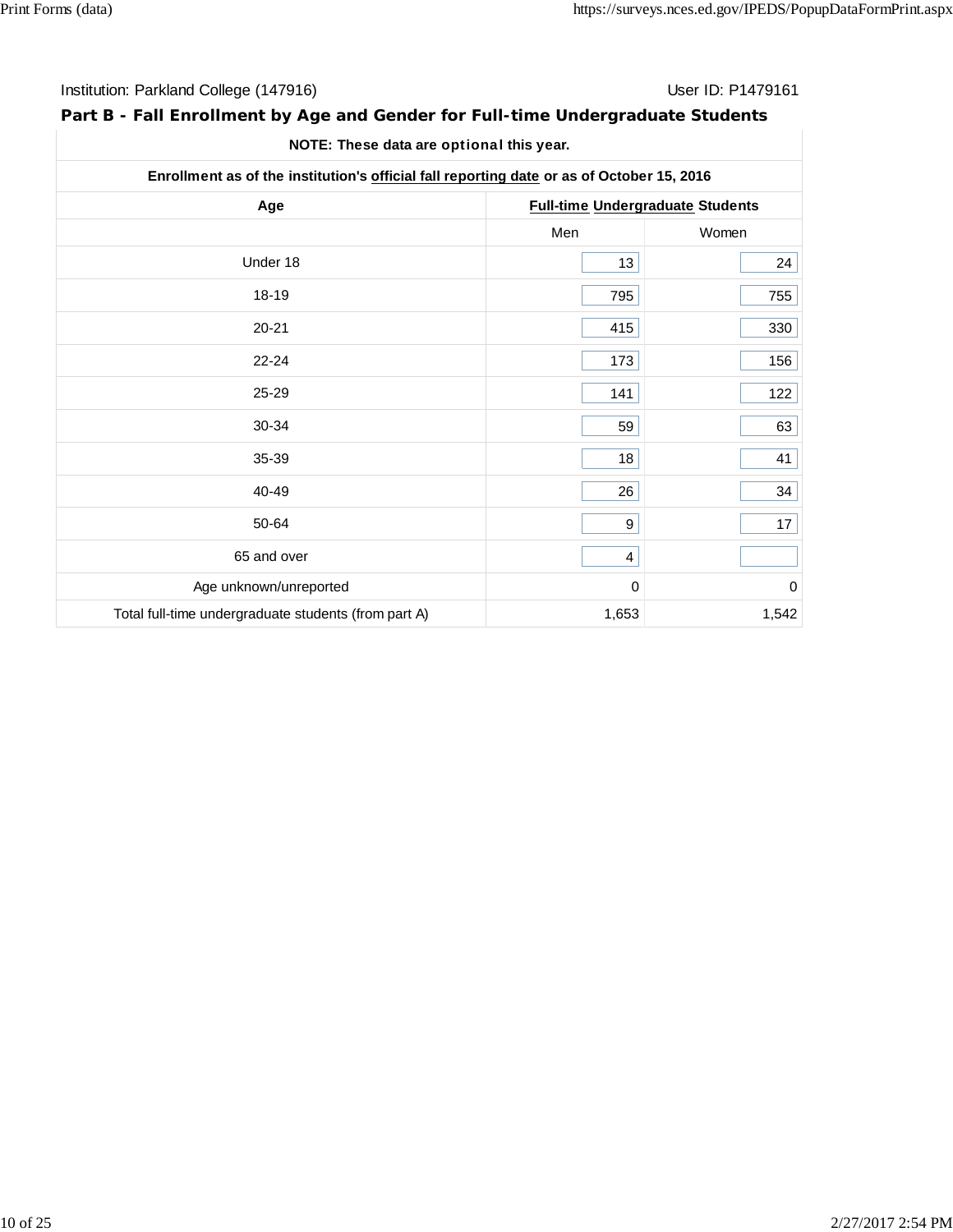| Institution: Parkland College (147916) | User ID: P1479161 |
|----------------------------------------|-------------------|
|----------------------------------------|-------------------|

# **Part B - Fall Enrollment by Age and Gender for Part-time Undergraduate Students**

| Enrollment as of the institution's official fall reporting date or as of October 15, 2016 |                                  |       |  |  |
|-------------------------------------------------------------------------------------------|----------------------------------|-------|--|--|
| Age                                                                                       | Part-time Undergraduate Students |       |  |  |
|                                                                                           | Men                              | Women |  |  |
| Under 18                                                                                  | 405                              | 477   |  |  |
| 18-19                                                                                     | 308                              | 355   |  |  |
| $20 - 21$                                                                                 | 341                              | 410   |  |  |
| $22 - 24$                                                                                 | 258                              | 344   |  |  |
| 25-29                                                                                     | 223                              | 300   |  |  |
| 30-34                                                                                     | 113                              | 171   |  |  |
| 35-39                                                                                     | 63                               | 146   |  |  |
| 40-49                                                                                     | 100                              | 160   |  |  |
| 50-64                                                                                     | 45                               | 110   |  |  |
| 65 and over                                                                               | 15                               | 23    |  |  |
| Age unknown/unreported                                                                    | 6                                | 1     |  |  |
| Total part-time undergraduate students (from part A)                                      | 1,877                            | 2,497 |  |  |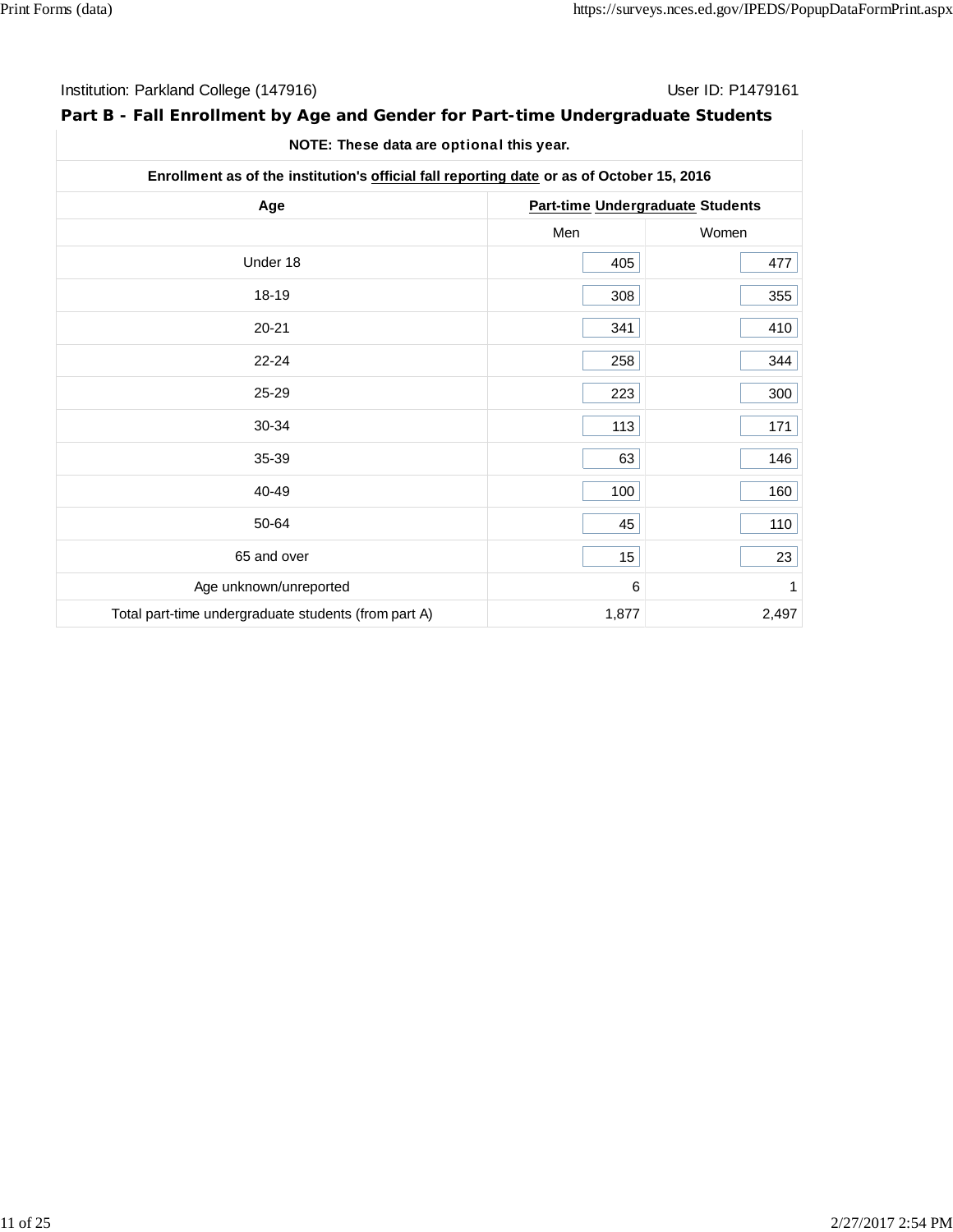O ⊚

User ID: P1479161

#### **Part C - Screening Question**

**Did any of your first-time degree/certificate-seeking undergraduate students (reported in Part A) enroll within 12 months of graduating high school or receiving their GED?**

No, we do not have any first-time students who enrolled within 12 months of their high school graduation.

Yes, we have first-time students who enrolled within 12 months of their high school graduation.

**You may use the space below to** provide context **for the data you've reported above.**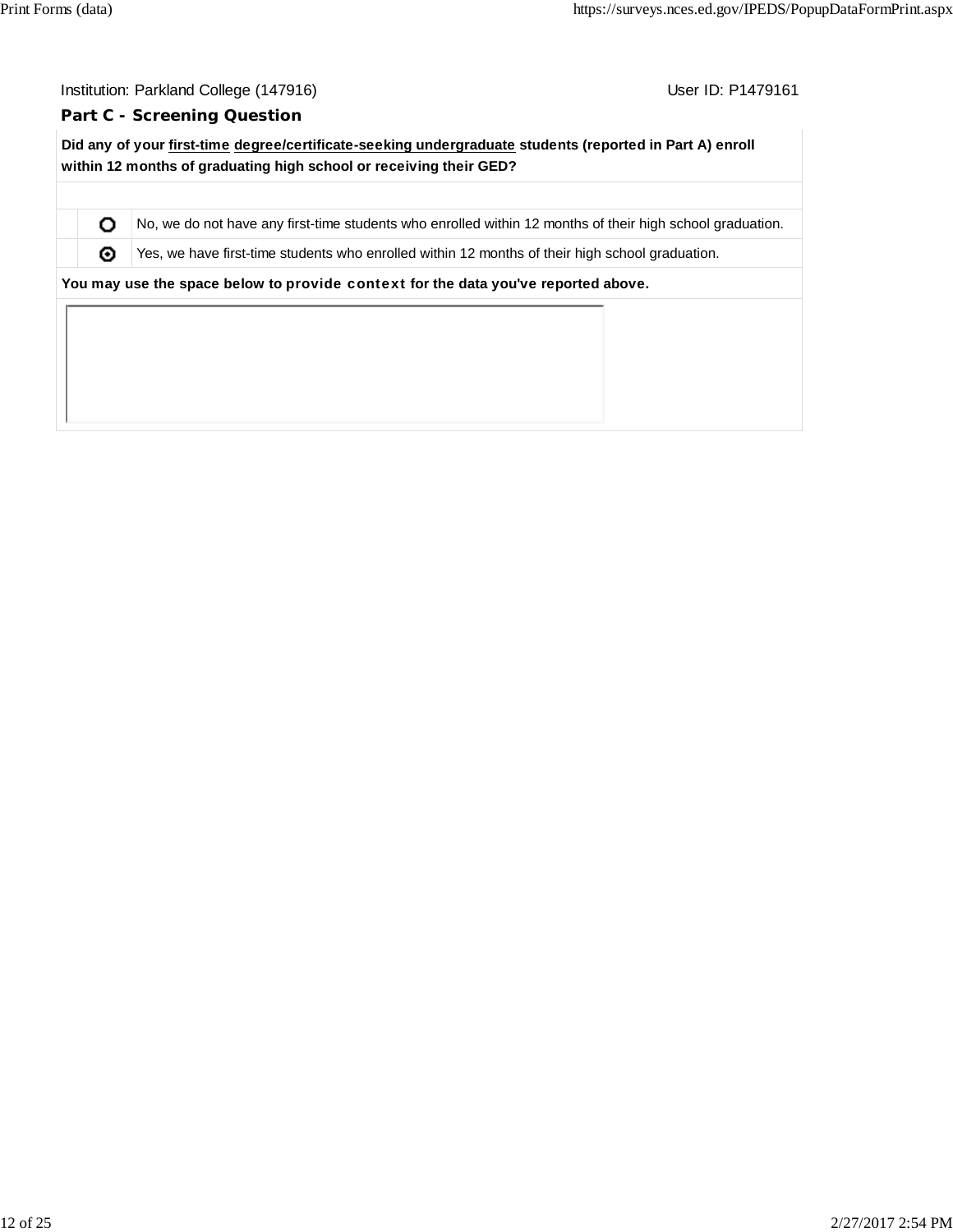### **Part C - Residence of First-time Undergraduates**

#### **Enrollment as of the institution's official fall reporting date or as of October 15, 2016**

| Enter at least one zero, where applicable, to verify that the screen has not been skipped. |           |                                                                         |                                                                                                                               |  |  |  |  |
|--------------------------------------------------------------------------------------------|-----------|-------------------------------------------------------------------------|-------------------------------------------------------------------------------------------------------------------------------|--|--|--|--|
| State of residence when student<br>was first admitted                                      | FIPS Code | Total first-time<br>degree/certificate-seeking<br>undergraduates<br>(1) | Of students in column 1, those<br>who enrolled within 12 months<br>of high school graduation<br>or receiving their GED<br>(2) |  |  |  |  |
| Alabama                                                                                    | 01        | $\mathbf{1}$                                                            |                                                                                                                               |  |  |  |  |
| Alaska                                                                                     | 02        |                                                                         |                                                                                                                               |  |  |  |  |
| Arizona                                                                                    | 04        |                                                                         |                                                                                                                               |  |  |  |  |
| Arkansas                                                                                   | 05        |                                                                         |                                                                                                                               |  |  |  |  |
| California                                                                                 | 06        |                                                                         |                                                                                                                               |  |  |  |  |
| Colorado                                                                                   | 08        |                                                                         |                                                                                                                               |  |  |  |  |
| Connecticut                                                                                | 09        |                                                                         |                                                                                                                               |  |  |  |  |
| Delaware                                                                                   | 10        |                                                                         |                                                                                                                               |  |  |  |  |
| District of Columbia                                                                       | 11        |                                                                         |                                                                                                                               |  |  |  |  |
| Florida                                                                                    | 12        | $\mathbf{1}$                                                            |                                                                                                                               |  |  |  |  |
| Georgia                                                                                    | 13        | $\mathbf{1}$                                                            |                                                                                                                               |  |  |  |  |
| Hawaii                                                                                     | 15        |                                                                         |                                                                                                                               |  |  |  |  |
| Idaho                                                                                      | 16        |                                                                         |                                                                                                                               |  |  |  |  |
| <b>Illinois</b>                                                                            | 17        | 841                                                                     | 612                                                                                                                           |  |  |  |  |
| Indiana                                                                                    | 18        | 5                                                                       | $2\vert$                                                                                                                      |  |  |  |  |
| lowa                                                                                       | 19        | $\mathbf{1}$                                                            | $\mathbf{1}$                                                                                                                  |  |  |  |  |
| Kansas                                                                                     | 20        |                                                                         |                                                                                                                               |  |  |  |  |
| Kentucky                                                                                   | 21        | $\mathbf{1}$                                                            | 1                                                                                                                             |  |  |  |  |
| Louisiana                                                                                  | 22        |                                                                         |                                                                                                                               |  |  |  |  |
| Maine                                                                                      | 23        |                                                                         |                                                                                                                               |  |  |  |  |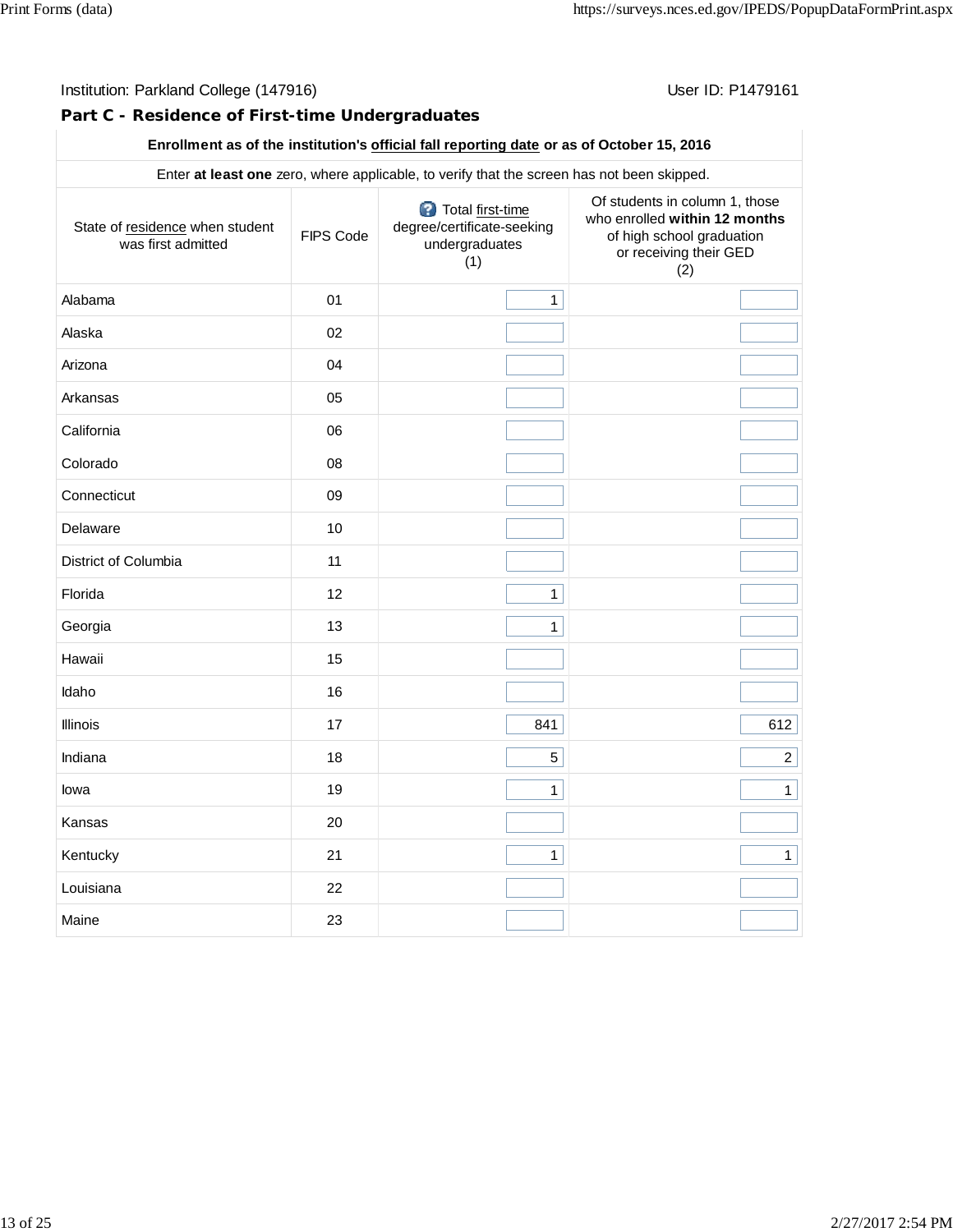#### Institution: Parkland College (147916) **Institution: Parkland College (1479161**

### **Part C - Residence of First-time Undergraduates**

#### **Enrollment as of the institution's official fall reporting date or as of October 15, 2016**

| Enter at least one zero, where applicable, to verify that the screen has not been skipped. |           |                                                                         |                                                                                                                               |  |  |  |  |
|--------------------------------------------------------------------------------------------|-----------|-------------------------------------------------------------------------|-------------------------------------------------------------------------------------------------------------------------------|--|--|--|--|
| State of residence when student<br>was first admitted                                      | FIPS Code | Total first-time<br>degree/certificate-seeking<br>undergraduates<br>(1) | Of students in column 1, those<br>who enrolled within 12 months<br>of high school graduation<br>or receiving their GED<br>(2) |  |  |  |  |
| Maryland                                                                                   | 24        |                                                                         |                                                                                                                               |  |  |  |  |
| Massachusetts                                                                              | 25        |                                                                         |                                                                                                                               |  |  |  |  |
| Michigan                                                                                   | 26        |                                                                         |                                                                                                                               |  |  |  |  |
| Minnesota                                                                                  | 27        |                                                                         |                                                                                                                               |  |  |  |  |
| Mississippi                                                                                | 28        | $\mathbf{1}$                                                            | $\mathbf{1}$                                                                                                                  |  |  |  |  |
| Missouri                                                                                   | 29        | $\mathbf{1}$                                                            | $\mathbf{1}$                                                                                                                  |  |  |  |  |
| Montana                                                                                    | 30        |                                                                         |                                                                                                                               |  |  |  |  |
| Nebraska                                                                                   | 31        |                                                                         |                                                                                                                               |  |  |  |  |
| Nevada                                                                                     | 32        |                                                                         |                                                                                                                               |  |  |  |  |
| New Hampshire                                                                              | 33        |                                                                         |                                                                                                                               |  |  |  |  |
| New Jersey                                                                                 | 34        |                                                                         |                                                                                                                               |  |  |  |  |
| New Mexico                                                                                 | 35        |                                                                         |                                                                                                                               |  |  |  |  |
| New York                                                                                   | 36        | $\mathbf{1}$                                                            |                                                                                                                               |  |  |  |  |
| North Carolina                                                                             | 37        |                                                                         |                                                                                                                               |  |  |  |  |
| North Dakota                                                                               | 38        |                                                                         |                                                                                                                               |  |  |  |  |
| Ohio                                                                                       | 39        |                                                                         |                                                                                                                               |  |  |  |  |
| Oklahoma                                                                                   | 40        |                                                                         |                                                                                                                               |  |  |  |  |
| Oregon                                                                                     | 41        |                                                                         |                                                                                                                               |  |  |  |  |
| Pennsylvania                                                                               | 42        | $\mathbf{1}$                                                            | $\mathbf{1}$                                                                                                                  |  |  |  |  |
| Rhode Island                                                                               | 44        |                                                                         |                                                                                                                               |  |  |  |  |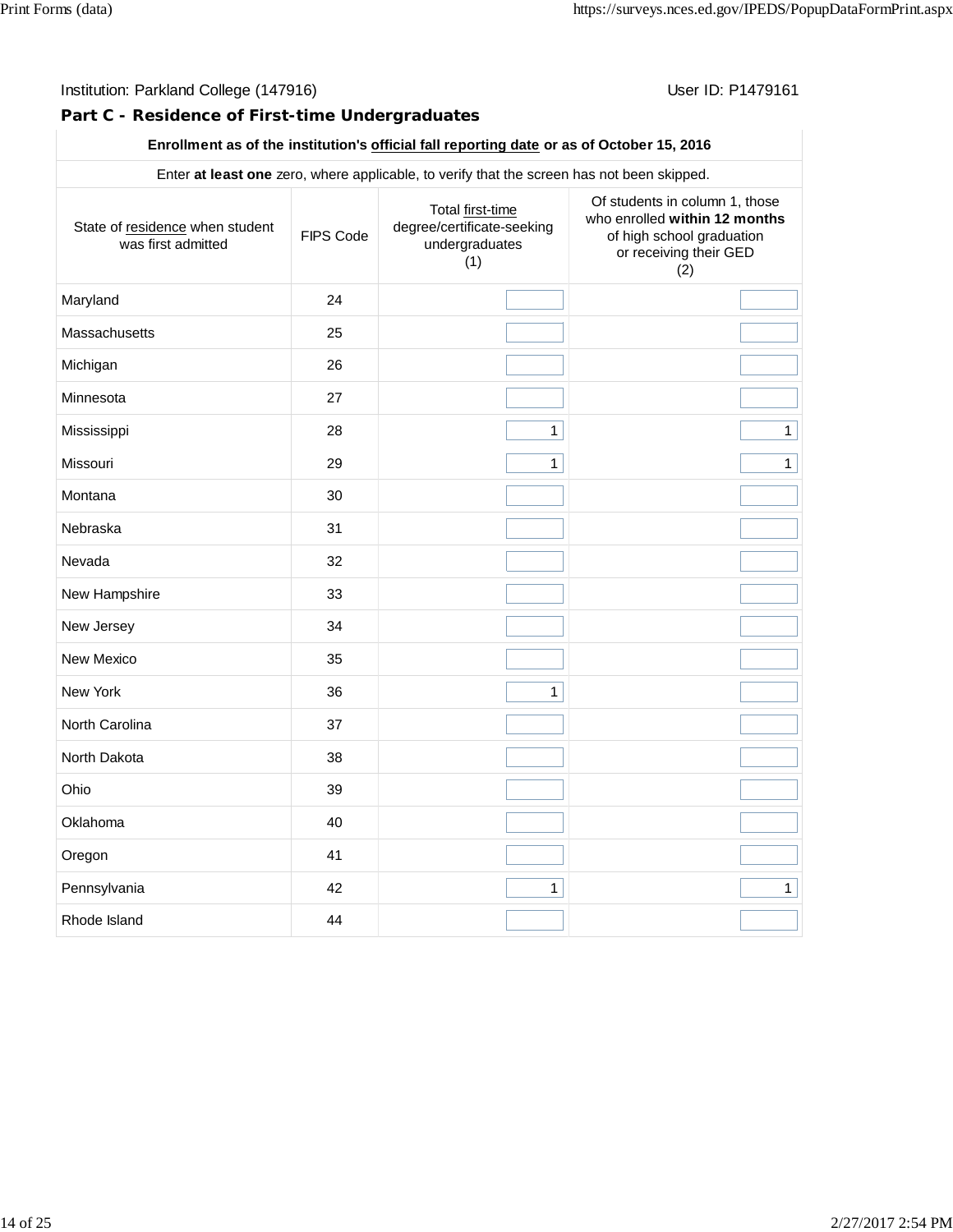#### **Part C - Residence of First-time Undergraduates**

### **Enrollment as of the institution's official fall reporting date or as of October 15, 2016**

| Enter at least one zero, where applicable, to verify that the screen has not been skipped. |                     |                                                                             |                                                                                                                               |  |
|--------------------------------------------------------------------------------------------|---------------------|-----------------------------------------------------------------------------|-------------------------------------------------------------------------------------------------------------------------------|--|
| State of residence when student<br>was first admitted                                      | <b>FIPS</b><br>Code | Total first-time<br>degree/certificate-<br>seeking<br>undergraduates<br>(1) | Of students in column 1, those<br>who enrolled within 12 months of<br>high school graduation<br>or receiving their GED<br>(2) |  |
| South Carolina                                                                             | 45                  |                                                                             |                                                                                                                               |  |
| South Dakota                                                                               | 46                  |                                                                             |                                                                                                                               |  |
| <b>Tennessee</b>                                                                           | 47                  | $\mathbf{1}$                                                                | $\mathbf{1}$                                                                                                                  |  |
| Texas                                                                                      | 48                  | $\mathbf{1}$                                                                |                                                                                                                               |  |
| Utah                                                                                       | 49                  |                                                                             |                                                                                                                               |  |
| Vermont                                                                                    | 50                  |                                                                             |                                                                                                                               |  |
| Virginia                                                                                   | 51                  |                                                                             |                                                                                                                               |  |
| Washington                                                                                 | 53                  |                                                                             |                                                                                                                               |  |
| West Virginia                                                                              | 54                  |                                                                             |                                                                                                                               |  |
| Wisconsin                                                                                  | 55                  |                                                                             |                                                                                                                               |  |
| Wyoming                                                                                    | 56                  |                                                                             |                                                                                                                               |  |
| <b>State Unknown</b>                                                                       | 57                  |                                                                             |                                                                                                                               |  |
| American Samoa                                                                             | 60                  |                                                                             |                                                                                                                               |  |
| <b>Federated States of Micronesia</b>                                                      | 64                  |                                                                             |                                                                                                                               |  |
| Guam                                                                                       | 66                  |                                                                             |                                                                                                                               |  |
| Marshall Islands                                                                           | 68                  |                                                                             |                                                                                                                               |  |
| Northern Marianas                                                                          | 69                  |                                                                             |                                                                                                                               |  |
| Palau                                                                                      | 70                  |                                                                             |                                                                                                                               |  |
| Puerto Rico                                                                                | 72                  |                                                                             |                                                                                                                               |  |
| Virgin Islands                                                                             | 78                  |                                                                             |                                                                                                                               |  |
| <b>Foreign Countries</b>                                                                   | 90                  | 41                                                                          | $\overline{7}$                                                                                                                |  |
| Residence unknown/unreported                                                               | 98                  | 0                                                                           |                                                                                                                               |  |
| Total first-time degree/certificate-seeking<br>undergraduates (from Part A)                |                     | 898                                                                         | 627                                                                                                                           |  |
| You may use the space below to provide context for the data you've reported above.         |                     |                                                                             |                                                                                                                               |  |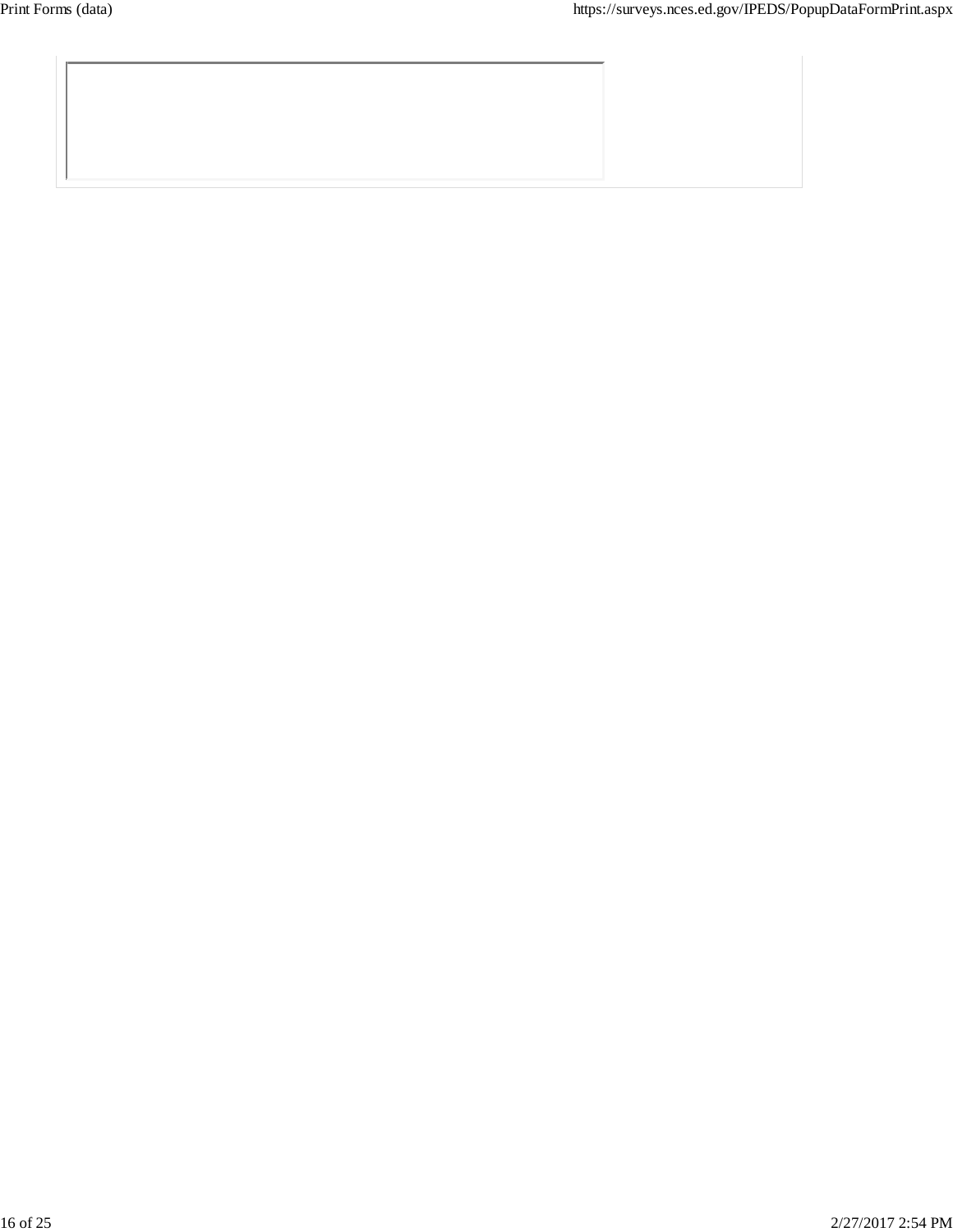# **Part D - Total Undergraduate Entering Class**

|                | <b>Total Undergraduate Entering Class, Fall 2016</b>                                                                                                                                                                                                             |       |  |  |
|----------------|------------------------------------------------------------------------------------------------------------------------------------------------------------------------------------------------------------------------------------------------------------------|-------|--|--|
|                |                                                                                                                                                                                                                                                                  |       |  |  |
|                | D1   Total full-time, first-time degree/certificate-seeking undergraduates from Part A (GR cohort)                                                                                                                                                               | 666   |  |  |
|                | D2 Total first-time degree/certificate-seeking undergraduates (full-time + part-time) from Part A                                                                                                                                                                | 898   |  |  |
|                | D3 Total transfer-in degree/certificate-seeking undergraduates (full-time + part-time) from Part A                                                                                                                                                               | 197   |  |  |
| D4 l           | Total non-degree/certificate-seeking undergraduates (full-time + part-time) from Part A                                                                                                                                                                          | 1,550 |  |  |
| D <sub>5</sub> | Of the total non-degree/certificate-seeking undergraduates displayed on line D4, the number that are<br>new to the institution in Fall 2016                                                                                                                      | 1,168 |  |  |
|                | Total entering students at the undergraduate level<br>D6   Note: This is calculated as first-time students (line $D2$ ) + students transferring to the institution (line<br>D3) + non-degree/certificate-seeking undergraduates entering in Fall 2016 (line D5). | 2,263 |  |  |
|                | D7 Percentage of undergraduate entering class represented by your GR cohort (line D1/line D6)                                                                                                                                                                    | 29    |  |  |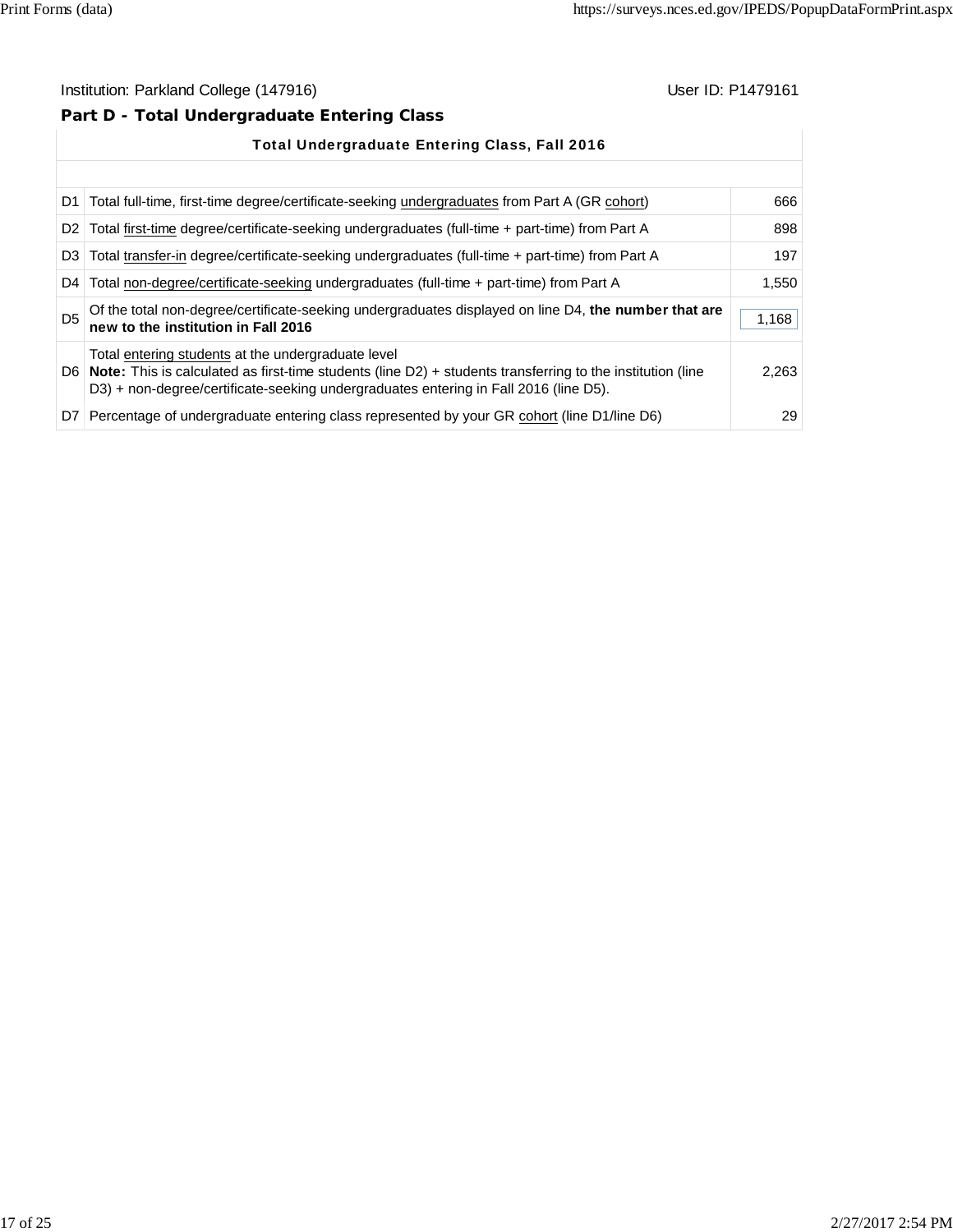#### Institution: Parkland College (147916) November 2012 12: P1479161

# **Part E - First-Time Student Cohort Retention Rates (Full-time)**

#### **Retention Rates**

#### **Full-time, First-time Degree/Certificate-Seeking Cohort from Fall 2015**

The Fall 2015 cohort is preloaded based on data reported in the prior year Fall Enrollment survey component.

Academic reporters report retention data as of the institution's official fall reporting date or as of October 15. Program reporters determine the cohort with enrollment any time between August 1 and October 31, 2015 and retention based on August 1, 2016.

The retention rate is calculated by the system after clicking "Save" on the screen. Exclusions are subtracted from the original cohort and the resulting adjusted cohort is used for calculating the retention rate.

#### **Retention Data Reporting Reminders:**

- **Include only full-time, first-time degree/certificate-seeking students in this cohort.**
- Determine full-time using Fall 2015 attendance status (e.g. if a student was full-time in Fall 2015, report them in the full-time cohort regardless of Fall 2016 status).
- If there are no students to report in the cohort, enter zero. Do not leave the field blank.
- Report in the exclusions box (line E2a) the number of students from the cohort who left the institution for any of the following reasons: died or were totally and permanently disabled; to serve in the armed forces (including those called to active duty); to serve with a foreign aid service of the Federal Government (e.g. Peace Corps); or to serve on official church missions.
- Report in the inclusion box (line E2b) first-time bachelor's-seeking study abroad students who were excluded from the first-time cohort (line E1) but who have re-enrolled at the institution their second year.

|                       |                                                                                                                                                 | Preloaded<br>cohort |     |   | Prior year data<br>(Fall 2014 cohort) |      |
|-----------------------|-------------------------------------------------------------------------------------------------------------------------------------------------|---------------------|-----|---|---------------------------------------|------|
|                       | <b>FULL-TIME, FIRST-TIME COHORT RETENTION:</b>                                                                                                  |                     |     |   |                                       |      |
| E <sub>1</sub>        | Full-time, first-time Fall 2015 cohort                                                                                                          | 764                 | 764 | Ø | 857                                   |      |
| E <sub>2</sub> a      | Exclusions from the Fall 2015 cohort                                                                                                            |                     | 6   |   | 9                                     |      |
| E <sub>2</sub> b      | Inclusions to the Fall 2015 cohort                                                                                                              |                     |     |   |                                       |      |
| E3                    | <b>Adjusted</b> Fall 2015 cohort (line $E1 - E2a + E2b$ )                                                                                       |                     | 758 |   | 848                                   |      |
| E4                    | Students from Fall 2015 cohort who are still enrolled<br>+ students from Fall 2015 cohort who <b>completed their</b><br>program as of Fall 2016 |                     | 504 | Ø | 536                                   |      |
| E <sub>5</sub>        | Full-time, first-time Fall 2015 cohort retention rate (line<br>E4 / line E3                                                                     |                     | 66  | % | 63                                    | $\%$ |
|                       |                                                                                                                                                 |                     |     |   |                                       |      |
| <b>CALL TO LOCATE</b> |                                                                                                                                                 |                     |     |   |                                       |      |

 **You may use the space below to** provide context **for the data you've reported above. These context notes will be posted on the College Navigator website, and should be written to be understood by students and parents.**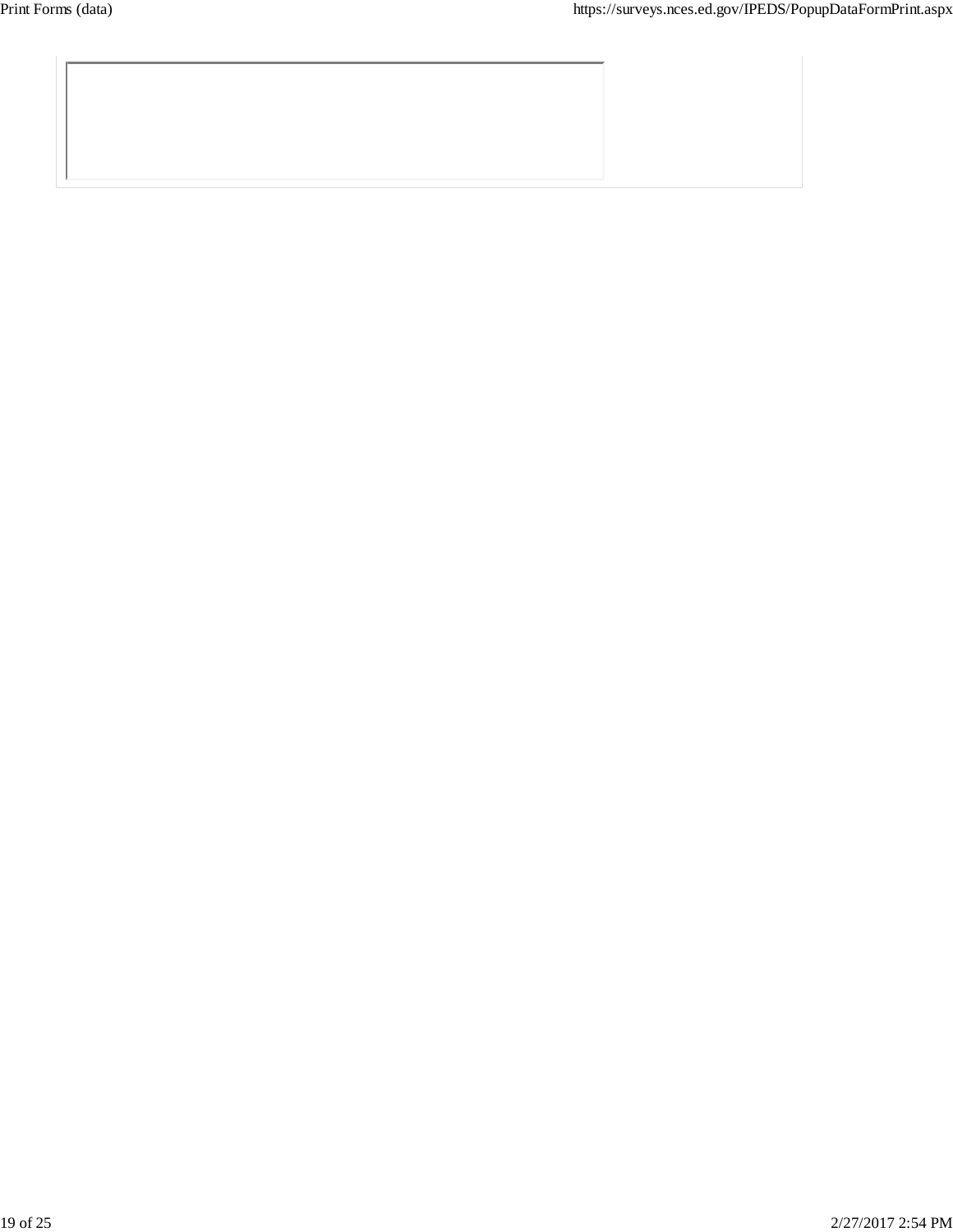#### Institution: Parkland College (147916) November 2012 12: P1479161

# **Part E - First-Time Student Cohort Retention Rates (Part-time)**

#### **Retention Rates**

#### **Part-time, First-time Degree/Certificate-Seeking Cohort from Fall 2015**

The Fall 2015 cohort is preloaded based on data reported in the prior year Fall Enrollment survey component.

Academic reporters report retention data as of the institution's official fall reporting date or as of October 15. Program reporters determine the cohort with enrollment any time between August 1 and October 31, 2015 and retention based on August 1, 2016.

The retention rate is calculated by the system after clicking "Save" on the screen. Exclusions are subtracted from the original cohort and the resulting adjusted cohort is used for calculating the retention rate.

#### **Retention Data Reporting Reminders:**

- Include only **part-time, first-time degree/certificate-seeking** students in this cohort.
- Determine part-time using Fall 2015 attendance status (e.g. if a student was part-time in Fall 2015, report them in the part-time cohort regardless of their Fall 2016 status).
- If there are no students to report in the cohort, enter zero. Do not leave the field blank.
- Report in the exclusions box (line E7a) the number of students from the cohort who left the institution for any of the following reasons: died or were totally and permanently disabled; to serve in the armed forces (including those called to active duty); to serve with a foreign aid service of the Federal Government (e.g. Peace Corps); or to serve on official church missions.
- Report in the inclusion box (line E7b) first-time bachelor's-seeking study abroad students who were excluded from the first-time cohort (line E6) but who have re-enrolled at the institution their second year.

|                  |                                                                                                                                                 | Preloaded<br>cohort |     |   | Prior year data<br>(Fall 2014 cohort) |      |
|------------------|-------------------------------------------------------------------------------------------------------------------------------------------------|---------------------|-----|---|---------------------------------------|------|
|                  | <b>PART-TIME, FIRST-TIME COHORT RETENTION:</b>                                                                                                  |                     |     |   |                                       |      |
| E6               | Part-time, first-time Fall 2015 cohort                                                                                                          | 208                 | 208 | Ø | 243                                   |      |
| E7a              | Exclusions from the Fall 2015 cohort                                                                                                            |                     | 6   |   | 5                                     |      |
| E7b              | Inclusions to the Fall 2015 cohort                                                                                                              |                     |     |   |                                       |      |
| E8               | <b>Adjusted</b> Fall 2015 cohort (line E6 - line E7)                                                                                            |                     | 202 |   | 238                                   |      |
| E9               | Students from Fall 2015 cohort who are still enrolled<br>+ students from Fall 2015 cohort who <b>completed their</b><br>program as of Fall 2016 |                     | 101 | Ø | 105                                   |      |
| E <sub>10</sub>  | Part-time, first-time Fall 2015 cohort retention rate<br>(line $E9/$ line $E8$ )                                                                |                     | 50  | % | 44                                    | $\%$ |
|                  |                                                                                                                                                 |                     |     |   |                                       |      |
| <b>Call Call</b> |                                                                                                                                                 |                     |     |   |                                       |      |

 **You may use the space below to** provide context **for the data you've reported above. These context notes will be posted on the College Navigator website, and should be written to be understood by students and parents.**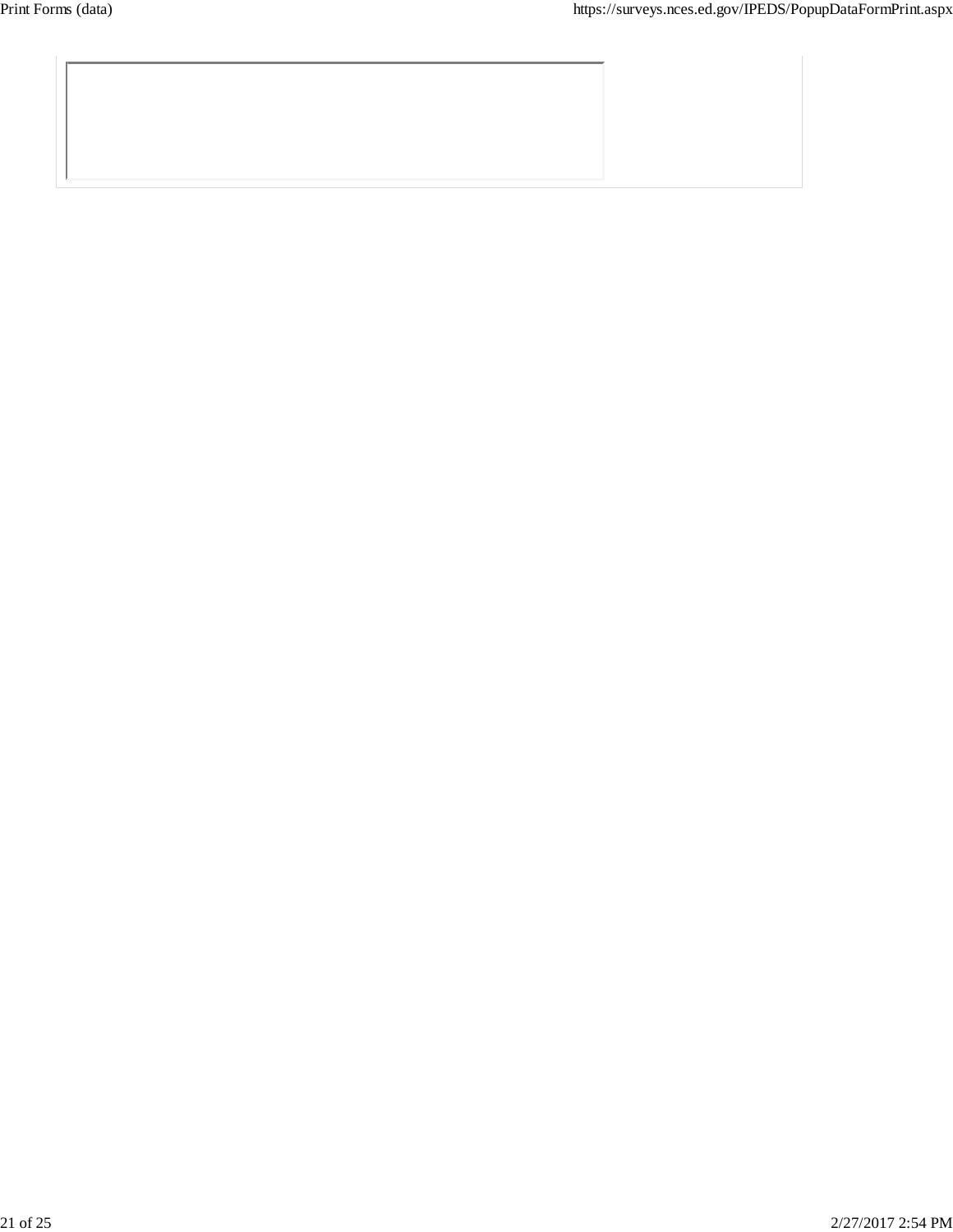Institution: Parkland College (147916) November 2012 12: P1479161

#### **Part F - Student-to-Faculty Ratio**

**Please provide your institution's student-to-faculty ratio (i.e., student-to-instructional staff) for undergraduate programs for Fall 2016. The student-to-faculty ratio and any accompanying context that is provided will be displayed on College Navigator.**

**Note: Logic in this item is similar to item I-2 from the Common Data Set data collection.**

Click here to use a worksheet to help you determine the student-to-faculty ratio

| Student-to-faculty ratio            | to |
|-------------------------------------|----|
| Student-to-faculty ratio prior year | to |

 **You may use the space below to** provide context **for the data you've reported above. These context notes will be posted on the College Navigator website, and should be written to be understood by students and parents.**

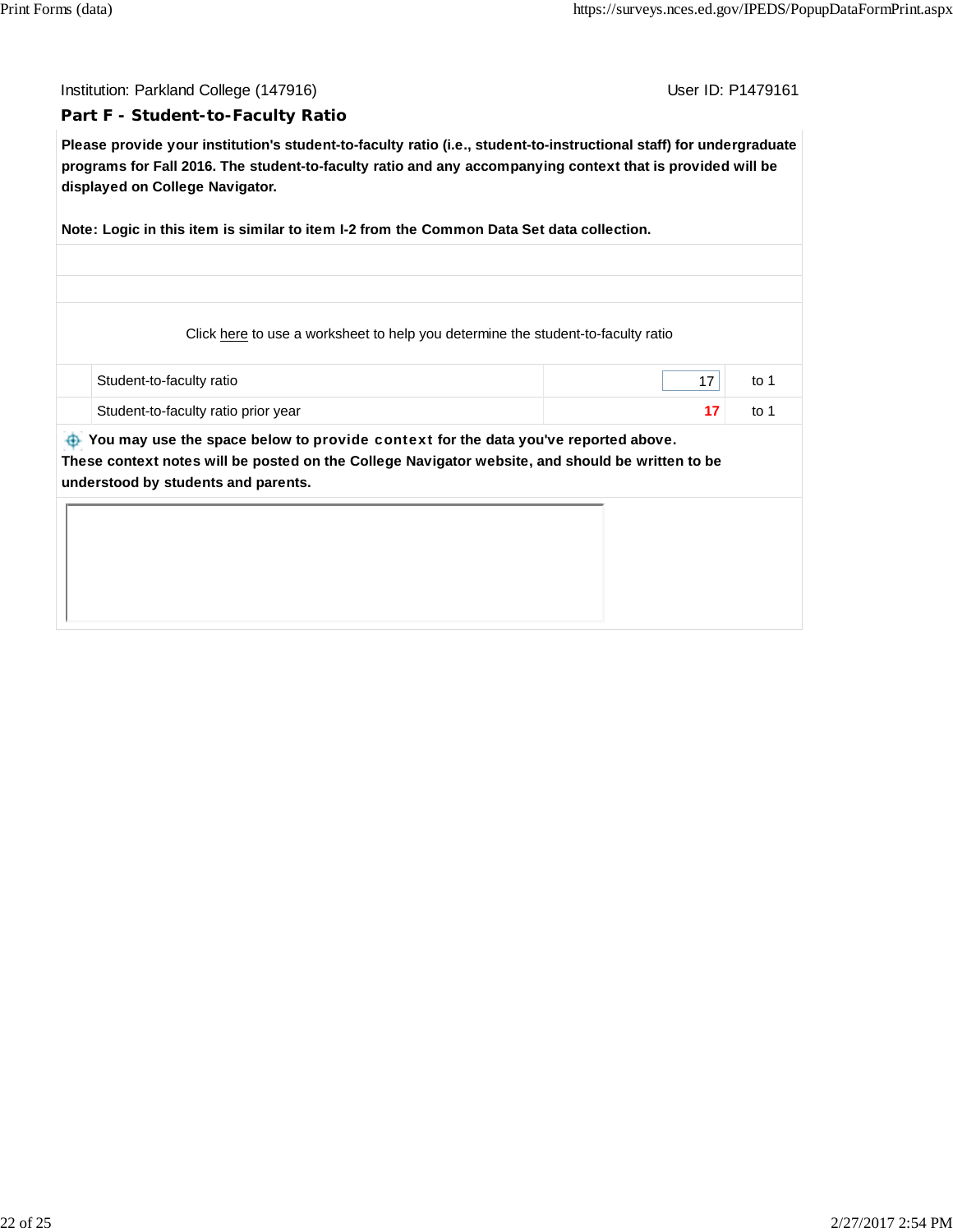# **Prepared by**

| This survey component was prepared by:      |   |                                                                                                                                                                                                                                                                                                                                                                       |          |                   |
|---------------------------------------------|---|-----------------------------------------------------------------------------------------------------------------------------------------------------------------------------------------------------------------------------------------------------------------------------------------------------------------------------------------------------------------------|----------|-------------------|
|                                             | റ | <b>SFA Contact</b>                                                                                                                                                                                                                                                                                                                                                    | O        | <b>HR Contact</b> |
| <b>Finance Contact</b>                      | O | Academic Library Contact                                                                                                                                                                                                                                                                                                                                              | O        | Other             |
| <b>Brian Counter</b>                        |   |                                                                                                                                                                                                                                                                                                                                                                       |          |                   |
| bcounter@parkland.edu                       |   |                                                                                                                                                                                                                                                                                                                                                                       |          |                   |
|                                             |   |                                                                                                                                                                                                                                                                                                                                                                       |          |                   |
| How long did it take to prepare this survey | 5 | hours                                                                                                                                                                                                                                                                                                                                                                 | $\Omega$ | minutes           |
|                                             |   |                                                                                                                                                                                                                                                                                                                                                                       |          |                   |
|                                             |   | The name of the preparer is being collected so that we can follow up with the appropriate person in the event that there<br>are questions concerning the data. The Keyholder will be copied on all email correspondence to other preparers.                                                                                                                           |          |                   |
|                                             |   | The time it took to prepare this component is being collected so that we can continue to improve our estimate of the<br>reporting burden associated with IPEDS. Please include in your estimate the time it took for you to review instructions,<br>query and search data sources, complete and review the component, and submit the data through the Data Collection |          |                   |
|                                             |   |                                                                                                                                                                                                                                                                                                                                                                       |          |                   |

Thank you for your assistance.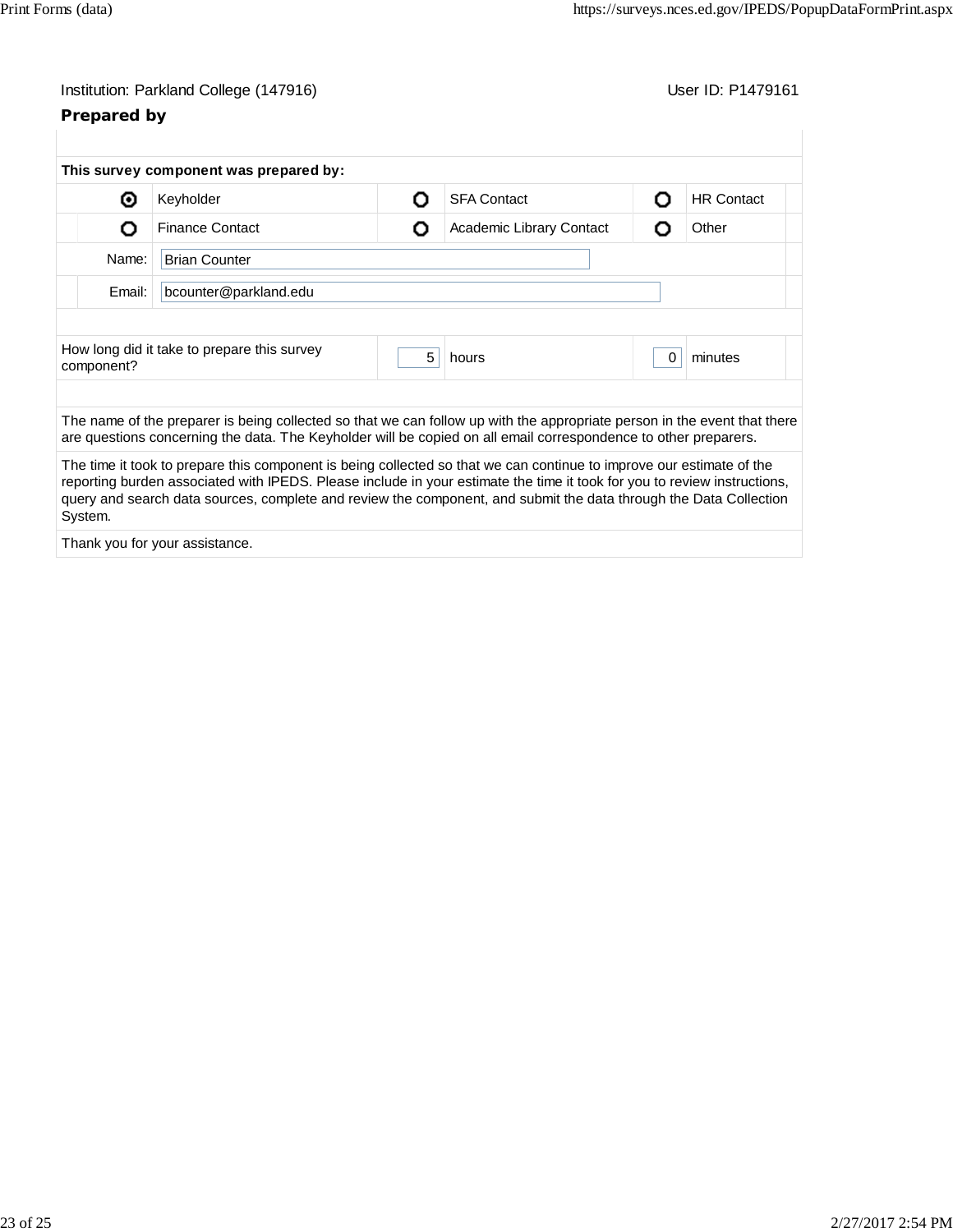Institution: Parkland College (147916) **Distribution: Parkland College (1479161** College College College College College College College College College College College College College College College College College Colle

# **Summary**

# **Fall Enrollment Survey Summary Less-Than-Four-Year Institutions**

IPEDS collects important information regarding your institution. All data reported in IPEDS survey components become available in the IPEDS Data Center and appear as aggregated data in various Department of Education reports. Additionally, some of the reported data appears specifically for your institution through the College Navigator website and is included in your institution's Data Feedback Report (DFR). The purpose of this summary is to provide you an opportunity to view some of the data that, when accepted through the IPEDS quality control process, will appear on the College Navigator website and/or your DFR. College Navigator is updated approximately three months after the data collection period closes and Data Feedback Reports will be available through the Data Center and sent to your institution's CEO in November 2016.

Please review your data for accuracy. If you have questions about the data displayed below after reviewing the data reported on the survey screens, please contact the IPEDS Help Desk at: 1-877-225-2568 or ipedshelp@rti.org.

| Undergraduate Student Enrollment |         |  |  |  |
|----------------------------------|---------|--|--|--|
| Total enrollment                 | 7.569   |  |  |  |
| Transfer-in enrollment           | 197     |  |  |  |
|                                  |         |  |  |  |
| Student-to-faculty ratio         | 17 to 1 |  |  |  |

| <b>Undergraduate Student Characteristics</b> |       |  |  |  |
|----------------------------------------------|-------|--|--|--|
| Percent of undergraduates who are female     | 53%   |  |  |  |
| Percent of undergraduates who are full-time  | 42%   |  |  |  |
|                                              |       |  |  |  |
| Percent of undergraduates by race/ethnicity: |       |  |  |  |
| American Indian or Alaska Native             | $0\%$ |  |  |  |
| Asian                                        | 6%    |  |  |  |
| <b>Black or African American</b>             | 13%   |  |  |  |
| Hispanic/Latino                              | 8%    |  |  |  |
| Native Hawaiian or Pacific Islander          | 0%    |  |  |  |
| White                                        | 57%   |  |  |  |
| Two or More Races                            | 3%    |  |  |  |
| Race and ethnicity unknown                   | 11%   |  |  |  |
| Nonresident alien                            | 0%    |  |  |  |
|                                              |       |  |  |  |
| Percent of undergraduate students by age:    |       |  |  |  |
| 24 and under                                 | 73%   |  |  |  |
| 25 and over                                  | 26%   |  |  |  |
| Age unknown                                  | 0%    |  |  |  |